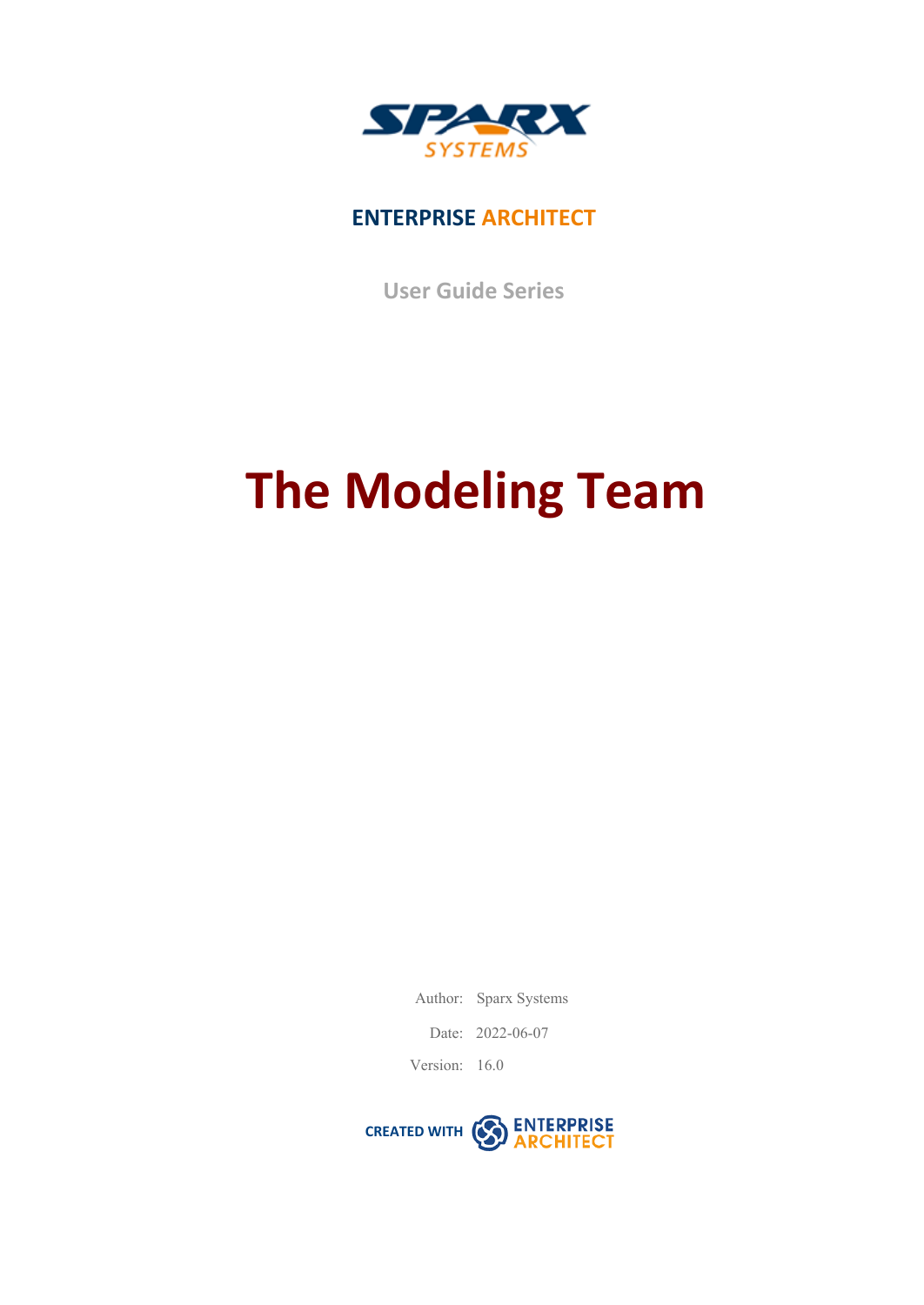### **Table of Contents**

| The Modeling Team               |    |
|---------------------------------|----|
| <b>Typical Project Roles</b>    |    |
| <b>Summary of Typical Tasks</b> | ◠  |
| <b>Enterprise Architect</b>     |    |
| <b>Business Analysts</b>        |    |
| Systems Engineer                |    |
| Software Architects             |    |
| Software Engineers              | 16 |
| Developers                      | 18 |
| <b>Project Managers</b>         | 21 |
| Testers                         |    |
| <b>Implementation Managers</b>  | າາ |
| <b>Technology Developers</b>    |    |
| <b>Database Developers</b>      |    |
|                                 |    |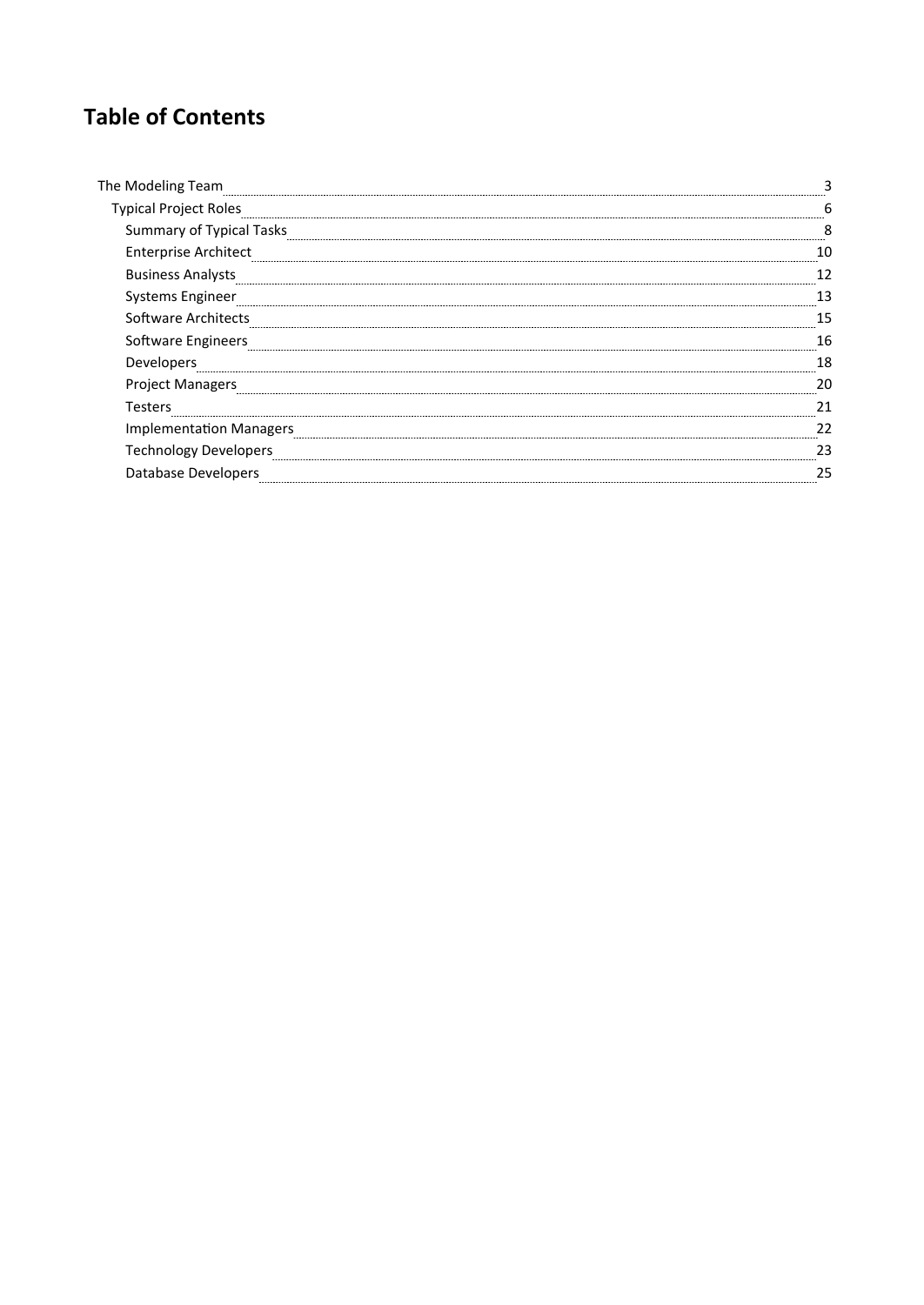### **The Modeling Team**



Enterprise Architect has been built from the ground up as a team modeling platform, and has extensive support for groups of people working together on the same projects, sharing information, ideas and models. Features in team support include Baselines, Version Control and a Reusable Asset Service, which protect the valuable modeling assets in a team environment, plus tools such as a Discussion Forum, Library window and Gantt Charts to facilitate collaboration between project members. The role-based security system has also been designed to encourage collaboration, allowing team members to work together confident that there will be no conflicts in accessing or changing model data.

A choice of deployment options will support any team development environment, allowing people to work centrally or remotely in highly distributed environments. Corporate policy and standards can also be built into the models with the use of Workflow Scripts. A free 'Lite' version of Enterprise Architect offers team members 'view only' access to their models, yet also allow them to generate high quality corporate documentation in a wide number of formats to communicate with people outside the modeling platform.

#### **Overview**

| <b>Facility</b>             | <b>Description</b>                                                                                                                                                                                                                                                                                                                      |
|-----------------------------|-----------------------------------------------------------------------------------------------------------------------------------------------------------------------------------------------------------------------------------------------------------------------------------------------------------------------------------------|
| Team Development            | Set up a collaborative modeling environment, taking advantage of security,<br>workflow and shared reference data, as discussed in the rest of this topic.                                                                                                                                                                               |
|                             |                                                                                                                                                                                                                                                                                                                                         |
| <b>Formal Model Reviews</b> | A simple yet effective mechanism for capturing, in real time, reviews of a section<br>of the model in line with a particular event. Typically, a Project Manager or<br>coordinator will create a Review element specifically to discuss one or more<br>elements for a project phase or other category of review, over a defined period. |
| Project Management          | Explore some of the ways you can manage your project and team within Enterprise<br>Architect                                                                                                                                                                                                                                            |
| Project Resources           | Track and manage the people and resources in your project.                                                                                                                                                                                                                                                                              |
| Glossary                    | Define a common vocabulary between your different teams, ensuring common<br>understanding.                                                                                                                                                                                                                                              |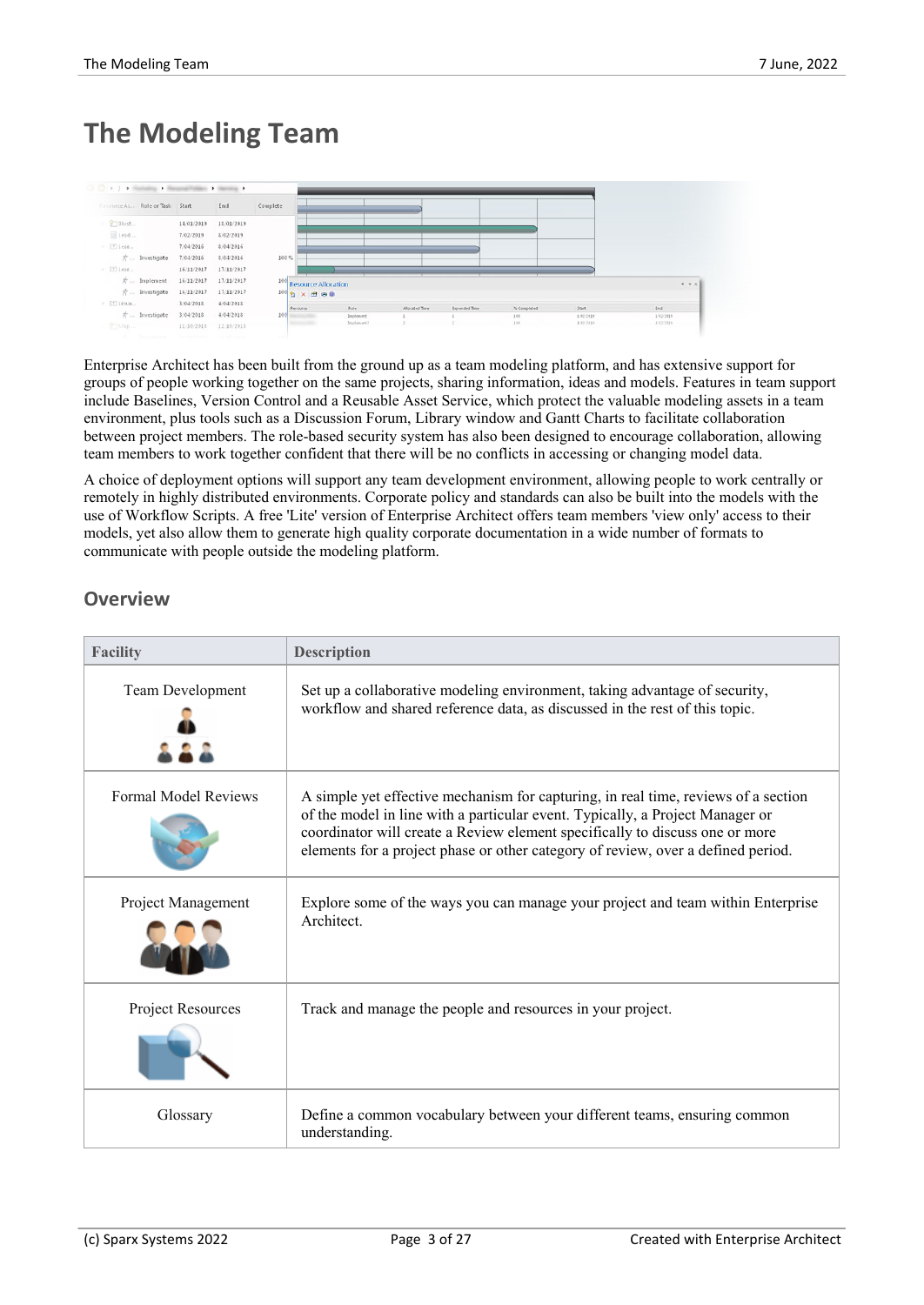| <b>Task Allocation</b> | Assign and Track team tasks in a Gantt View.                                                                                                    |
|------------------------|-------------------------------------------------------------------------------------------------------------------------------------------------|
| <b>Personal Tasks</b>  | Record and manage your personal tasks within the project.                                                                                       |
| Model Mail             | Use Model Mail in the Chat & Mail window to securely communicate with your<br>team via an internal email system embedded within the model.      |
| Project Calendar       | Track the deployment of resources, time-frames for tasks, and upcoming project<br>events such as meetings and milestones, in a calendar format. |
| Use Case Estimation    | Form an estimate of the complexity of a system and an indication of the effort<br>required to implement the model.                              |
| Library Window         | Provides access to a team-based library of documents to record and discuss the<br>development and progress of the project.                      |

#### **Making Project Data Available in a Distributed Environment**

Enterprise Architect offers a diverse set of functionality designed specifically for sharing projects in team-based and distributed development environments; for example: Cloud-based solutions, network deployment of model repositories, replication and Native/XMI Import/Export.

#### **Applying Security to the Model**

User Security is a means of improving collaborative design and development by preventing concurrent editing and inadvertent model changes by users not designated as model authors.

#### **Using an Internal Discussion Forum**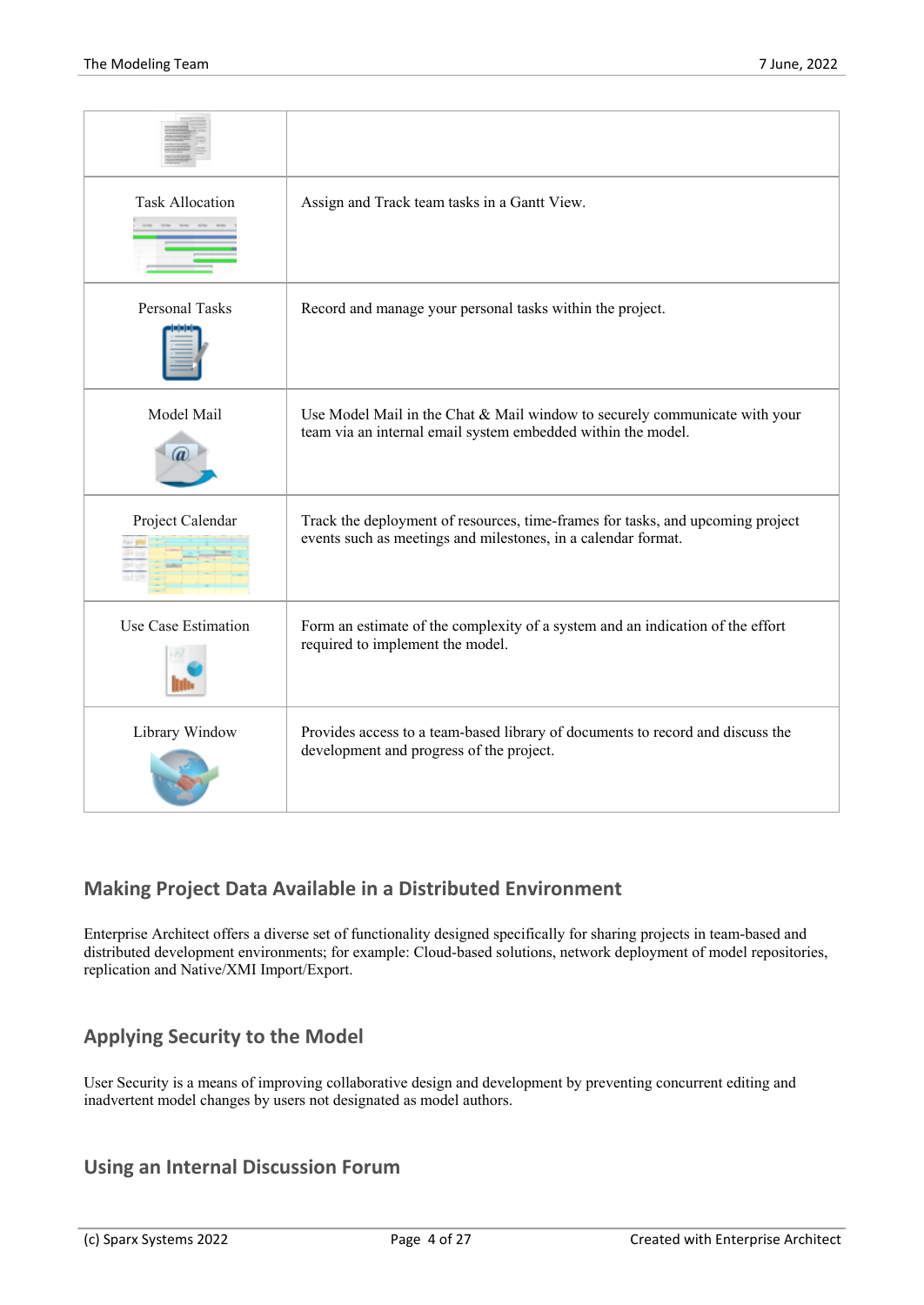The Discussions facility provides several mechanisms to support your development team community, generally in discussing the development and progress of the model across the project, or specifically in discussing individual elements in the model, the discussions becoming a component of each element.

#### **Building Company Policy and Project Development Guidelines into the Project**

You can create workflow scripts that provide a robust approach to applying company policy and strengthening project development guidelines, by validating the work against the policy and procedures within the model itself.

#### **Standardizing and Re-using Project Data**

You can import and export Reference data (including Glossary and Issue information) from .XML files of another iteration of the same model, or of a different model.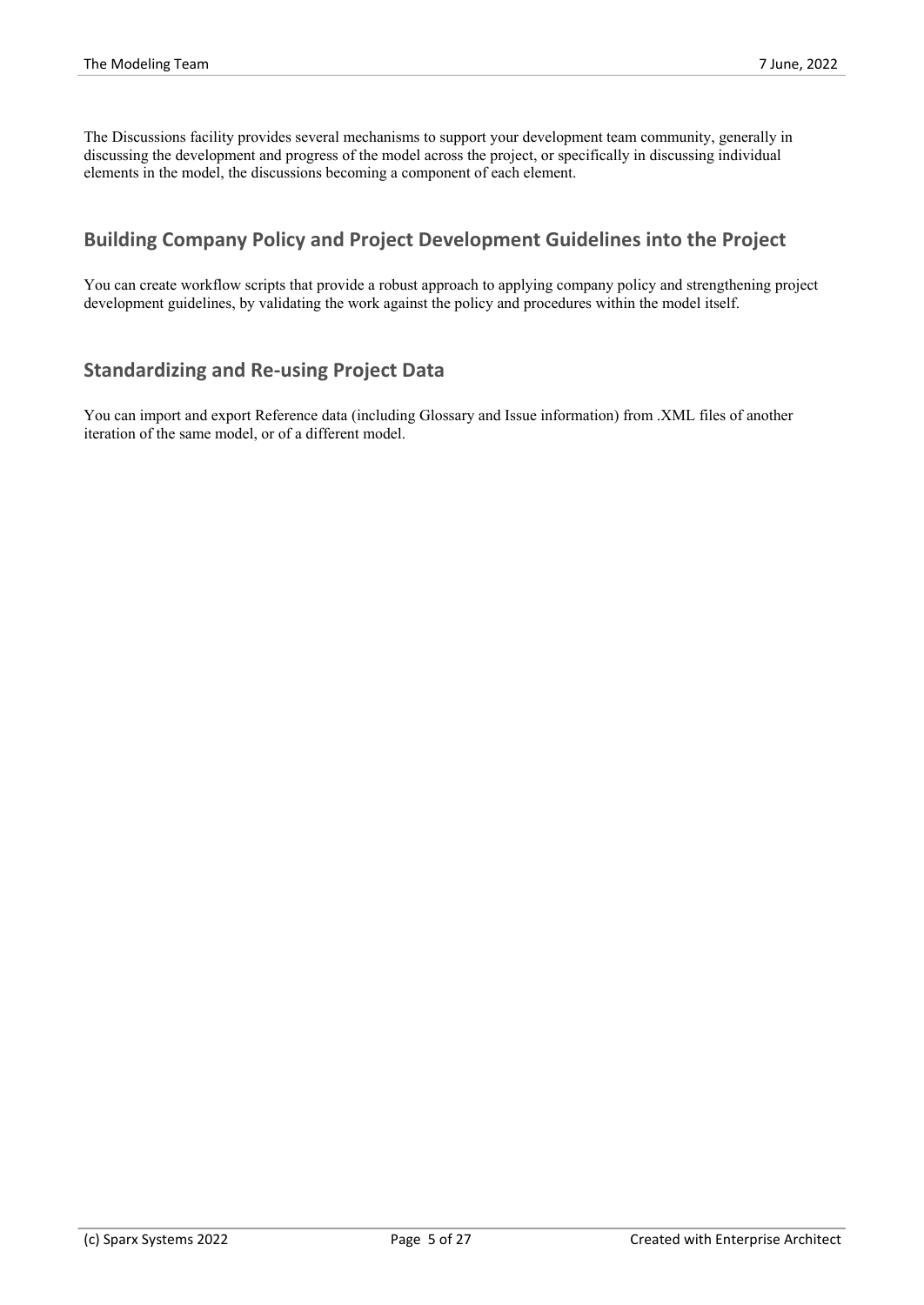# **Typical Project Roles**



Enterprise Architect is an effective multi-disciplinary modeling platform that supports common work practices and provides features to assist the entire spectrum of roles and disciplines across enterprise, business, engineering and software projects.Each role will typically use different features of the tool. A number of the roles and their responsibilities that the system supports are outlined here.

You can review a summary of the typical tasks supported for each role, or review the Help topic for the appropriate role title to explore how Enterprise Architect can assist you in carrying out that role within a model-driven project.

| Role                          | <b>Responsibilities</b>                                                                                                                                                                  |
|-------------------------------|------------------------------------------------------------------------------------------------------------------------------------------------------------------------------------------|
| <b>Business Analyst</b>       | Create high-level models of business processes.                                                                                                                                          |
| Software Architect            | Map functional requirements, perform real time modeling of objects, design the<br>Deployment model and detail the deliverable components.                                                |
| Software Engineer             | Map Use Cases onto Class diagrams, detail the interactions between Classes, define<br>the system deployment and define software Packages.                                                |
| Developer                     | Perform round trip code engineering, including reverse engineering of existing code<br>and generation of code from Class elements.                                                       |
| Project Manager               | Assign resources to elements, measure risk and effort, estimate project sizes, and<br>manage element status, change control and maintenance.                                             |
| Tester                        | Create test scripts against elements in the modeling environment.                                                                                                                        |
| <b>Implementation Manager</b> | Track and assign maintenance-related items to elements within Enterprise<br>$\bullet$<br>Architect                                                                                       |
|                               | Rapidly capture and keep records of maintenance tasks such as features,<br>$\bullet$<br>changes, documents, issues, defects and tasks                                                    |
|                               | Trace the maintenance of the items and processes involved in system<br>$\bullet$<br>deployment                                                                                           |
| <b>Technology Developer</b>   | Create customized additions to the functionality already present within Enterprise<br>Architect.                                                                                         |
| Database Developer            | Develop databases, including modeling database structures, importing database<br>structures from an existing database and generating DDL for rapidly creating<br>databases from a model. |

#### **Roles and Responsibilities**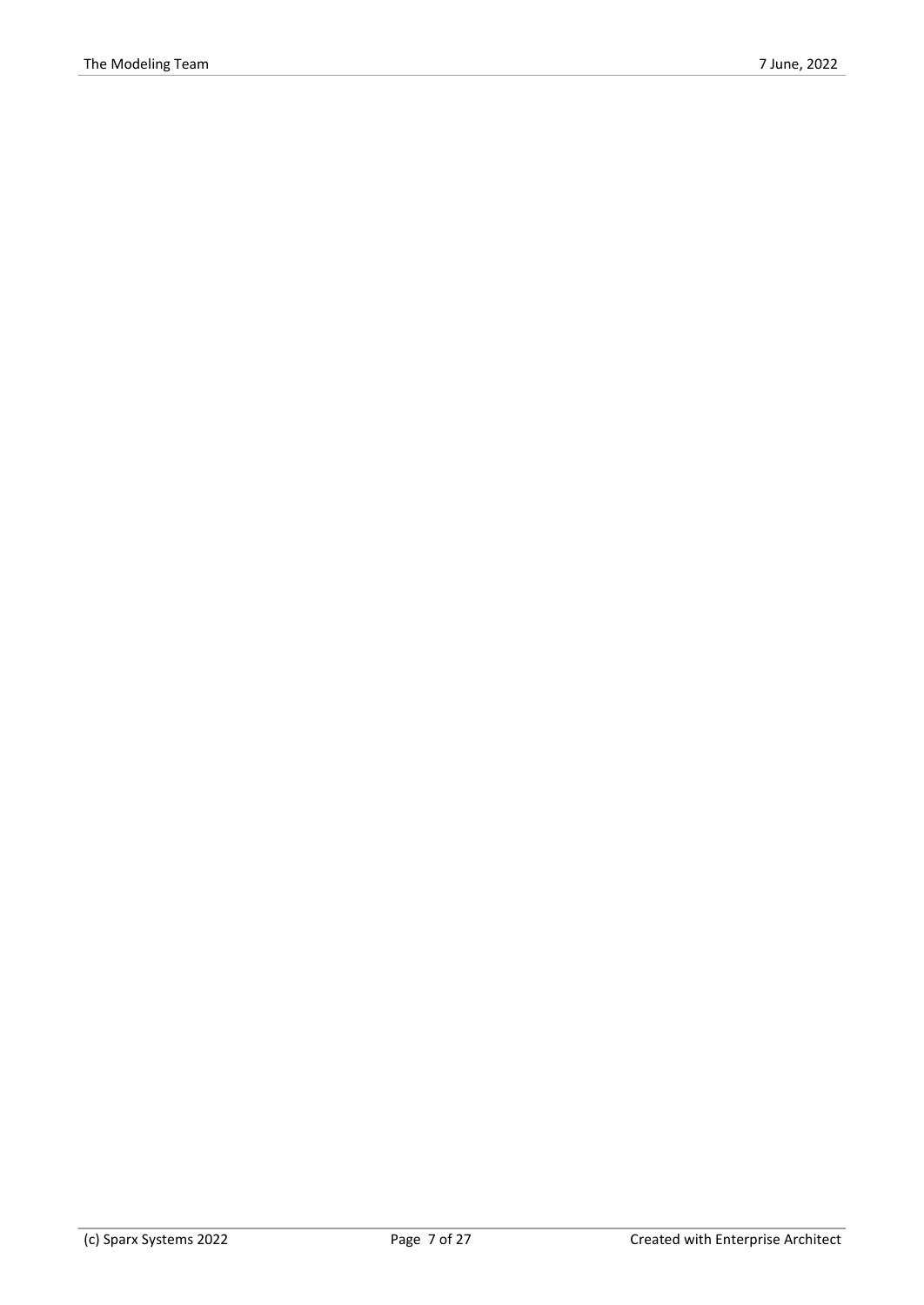## **Summary of Typical Tasks**

Throughout a design and development project there are many different tasks to be performed, which could be carried out either by one person or - more probably - by members of a team with different responsibilities. In either case, Enterprise Architect supports most- if not all - of the responsibilities you might have on your project. The descriptions in this topic identify a number of job roles that the system supports. For those that most resemble yourrole on a project, refer to the Help topic for that job title to read a description of how that role might make use of Enterprise Architect, then use the references within those topics to explore some of the features of importance to the role.

#### **Summary of Typical Job Roles**

Most of these roles work with specific types of diagram, so you might want to learn more about diagram types in general and specific types of diagram in particular.

Several types of project team member might want to generate documentation on their work and report on how the project is developing and changing. Using Enterprise Architect you can generate project reports in either document or web format.

| Role                    | <b>Responsibilities</b>                                                                                                                                                                                                           |
|-------------------------|-----------------------------------------------------------------------------------------------------------------------------------------------------------------------------------------------------------------------------------|
| <b>Business Analyst</b> | For modeling:<br>Requirements<br>$\bullet$<br>High-level business processes<br>$\bullet$<br><b>Business activities</b><br>$\bullet$<br>Work flows<br>System behavior<br>$\bullet$                                                 |
| Database Developer      | Developing databases<br>٠<br>Modeling database structures<br>$\bullet$<br>Creating logical data models<br>$\bullet$<br>Generating schema<br>Reverse engineering databases                                                         |
| Software Architect      | Mapping functional requirements of the system<br>$\bullet$<br>Mapping objects in real time<br>$\bullet$<br>Mapping the deployment of objects<br>$\bullet$<br>Defining deliverable components<br>$\bullet$                         |
| Tester                  | Developing test cases<br>$\bullet$<br>Importing requirements, constraints and scenarios<br>$\bullet$<br>Creating Quality Test documentation<br>$\bullet$<br>Tracking element defects and changes<br>$\bullet$                     |
| Software Engineer       | Mapping Use Cases into detailed Classes<br>$\bullet$<br>Defining the interaction between Classes<br>$\bullet$<br>Defining system deployment<br>$\bullet$<br>Defining software Packages and the software architecture<br>$\bullet$ |
| Project Manager         | Providing project estimates                                                                                                                                                                                                       |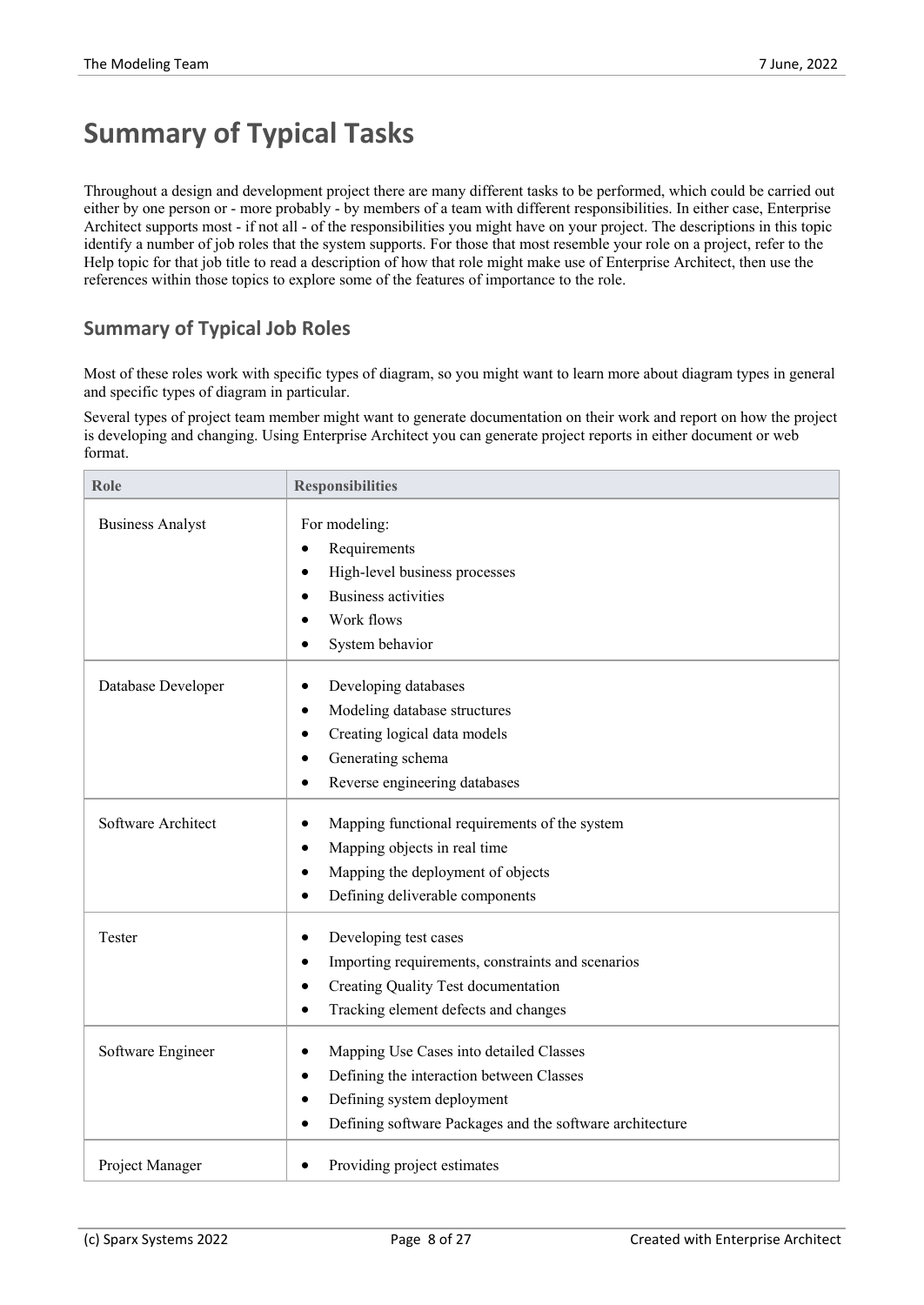|                               | Resource Management<br>٠                                                                       |
|-------------------------------|------------------------------------------------------------------------------------------------|
|                               | Risk Management<br>٠                                                                           |
|                               | Maintenance Management<br>٠                                                                    |
| Developer                     | Forward, reverse and round-trip engineering<br>٠                                               |
|                               | Visualizing the system states<br>$\bullet$                                                     |
|                               |                                                                                                |
|                               | Visualizing Package arrangements<br>$\bullet$                                                  |
|                               | Mapping the flow of code<br>$\bullet$                                                          |
| <b>Implementation Manager</b> | Modeling the tasks in rolling-out a project, including network and hardware<br>٠<br>deployment |
|                               | Assigning and tracking maintenance items on elements (issues, changes,<br>defects and tasks)   |
| <b>Technology Developer</b>   | For creating or customizing:                                                                   |
|                               | <b>UML</b> Profiles<br>$\bullet$                                                               |
|                               | Patterns                                                                                       |
|                               | Code Templates<br>٠                                                                            |
|                               | Tagged Value Types<br>$\bullet$                                                                |
|                               | <b>MDG</b> Technologies<br>$\bullet$                                                           |
|                               |                                                                                                |

#### **Notes**

The Corporate, Unified and Ultimate Editions of Enterprise Architect have a User Security feature that can be applied or turned off; if security is turned on, you need to have the appropriate access permissions to use many of the facilities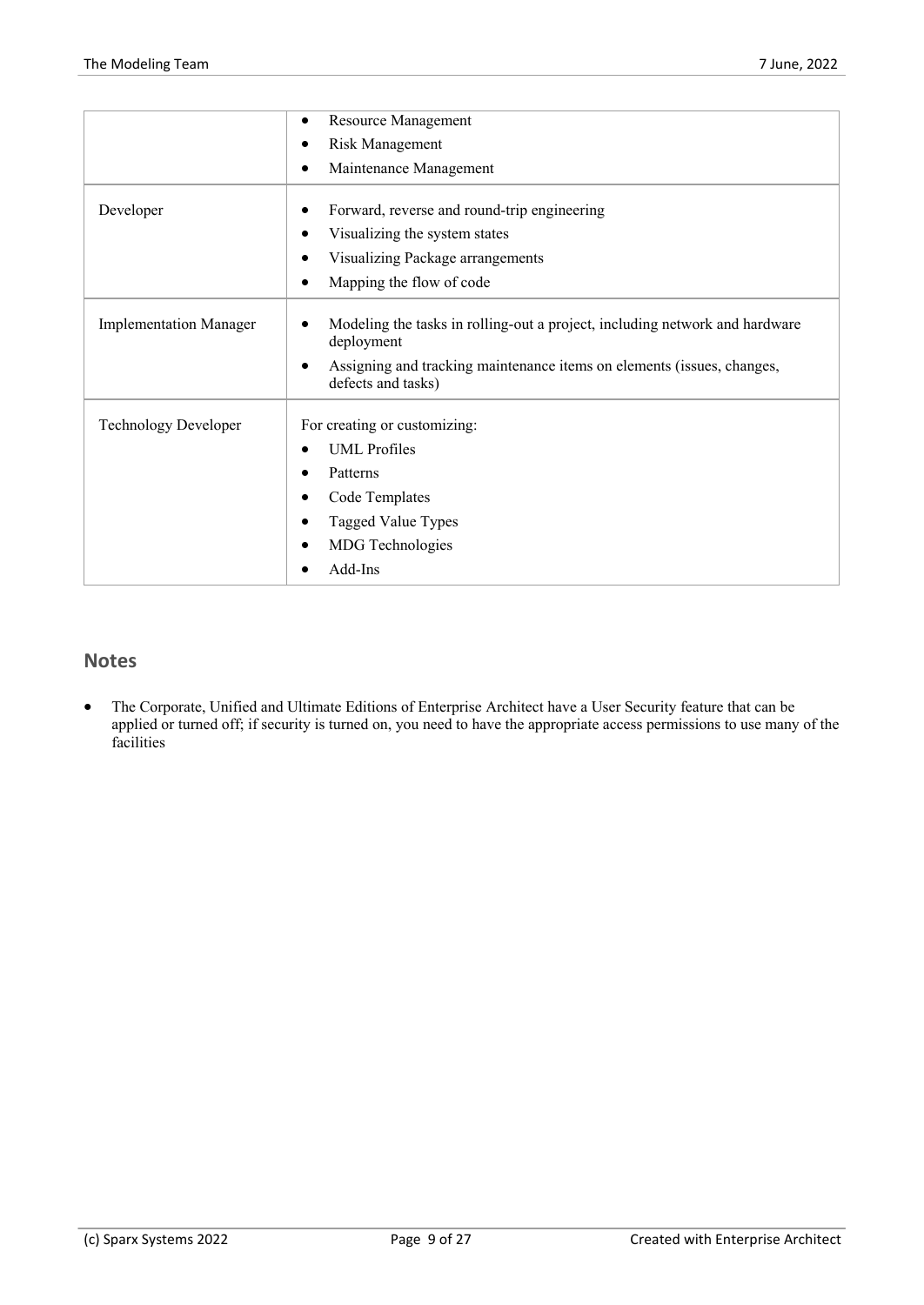## **Enterprise Architect**

Enterprise Architects can use the tool to create a deep representation of an enterprise, including Business, Information, Application, and Technology architectures.

You can create Roadmaps as overlays on any diagram type, and capability models can ensure the architectures align with what the enterprise does. You can create Business, Information, Application, and Technology Architectures, and these and the teams that create them can be managed through the tool. Architects and other stakeholders can automatically generate business-friendly publications, including charts and graphs, to visualize critical parts ofthe architectures.

#### **Enterprise Architect Tasks**

| <b>Task</b>                              | <b>Detail</b>                                                                                                                                                                                                                                                                                                                                                                                                              |
|------------------------------------------|----------------------------------------------------------------------------------------------------------------------------------------------------------------------------------------------------------------------------------------------------------------------------------------------------------------------------------------------------------------------------------------------------------------------------|
| Create Strategic Roadmaps                | Roadmaps guide an organization from its current state to a target state, thus<br>transforming the enterprise and steering it on a strategic course through a series of<br>transition states.                                                                                                                                                                                                                               |
|                                          | Enterprise Architect has productive and flexible roadmap facility, allowing you to<br>create roadmaps from pre-built model patterns for a solution, segment, and<br>enterprise architectures. You can develop roadmaps for any architecture artifacts,<br>including capabilities, applications, and technology items.                                                                                                      |
| Define Business Capability<br>Models     | Business Capabilities are the cornerstone for the work carried out by the other<br>architecture domains, including Information, Application, and Technology<br>Architecture. They provide a way of viewing what the business does or needs to do.<br>They are considerably easier and less time-consuming to create than business<br>processes and directly correlate to what the enterprise does.                         |
|                                          | You can model capabilities using ArchiMate capability elements or UML Activities<br>and diagrams of nested elements modeling the hierarchal structure of these<br>all-important business elements. The capabilities can be automatically colored in<br>two dimensions using dynamic diagram legends.                                                                                                                       |
| <b>Catalog Application</b><br>Portfolios | The Application Architecture provides an essential catalog of the applications in the<br>enterprise describing the work that they do to transform, transmit and store<br>information. The architecture also describes the interfaces required or provided by<br>the applications and how the applications interact to carry out the activities<br>described in the business models, such as the Business Process diagrams. |
|                                          | You can model application portfolios in Enterprise Architect and visualize the list<br>in various ways, including diagrams, list views, specification manager, and charts<br>and graphs.                                                                                                                                                                                                                                   |
| Model Information<br>Architectures       | Information Architecture is key to the success of an Enterprise Architecture<br>Program, as information is created, consumed, and destroyed by the components<br>that make up the other architectures. The information architecture will typically<br>include a description of the baseline and target architectures, with a series of<br>transitions defined that can be executed and described on Roadmap diagrams.      |
|                                          | Enterprise Architect is a profoundly useful tool for creating and maintaining<br>information architectures. Its sophisticated and extensive support for standards and<br>its wide range of tools to support information models, from high-level<br>classifications and concepts right down to the level of schemas and the elements<br>and columns that comprise them.                                                     |
| Create Technical Reference               | The Technical Reference Model (TRM) references generic platform services and<br>technology elements and acts as a substrate upon which to build a technology                                                                                                                                                                                                                                                               |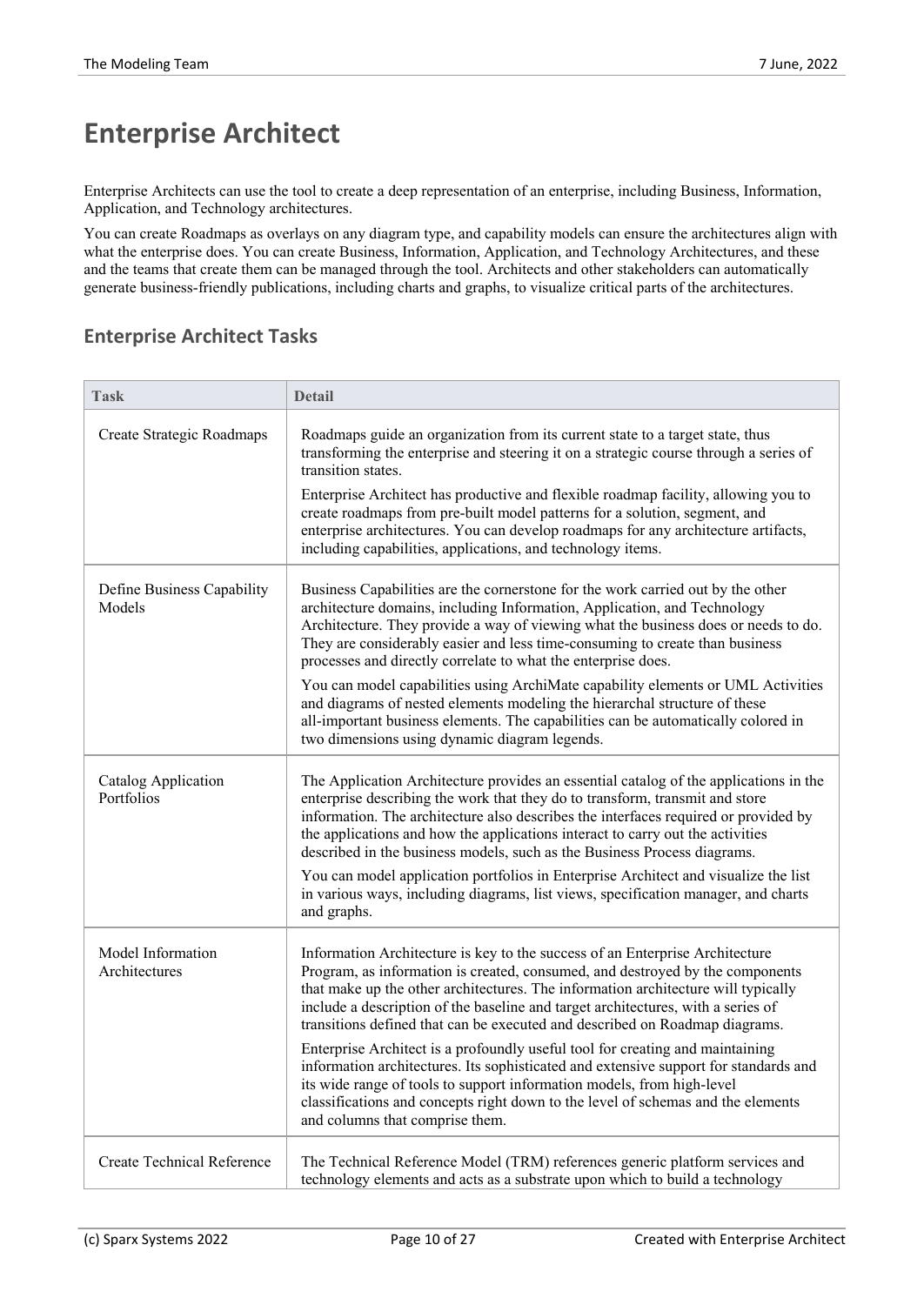| Models                            | architecture. The TRM provides a set of architectural and solution building blocks<br>that will ultimately provide the platform for business and infrastructure applications<br>to deliver the application and infrastructure services.                                                                                                                                                                                 |
|-----------------------------------|-------------------------------------------------------------------------------------------------------------------------------------------------------------------------------------------------------------------------------------------------------------------------------------------------------------------------------------------------------------------------------------------------------------------------|
|                                   | You can use Enterprise Architect to create any technology model, and you can use<br>any modeling language to represent the devices, nodes, system software, and any<br>other technology artifact.                                                                                                                                                                                                                       |
| Manage Architecture<br>Governance | The governance of the architectures is critical for the success of the program and<br>the architectures it creates. Regardless of how perfect an architecture is, without the<br>assurance that the technology staff has implemented it correctly, the vision<br>expressed in the architecture may not be realized, the promise made to the<br>stakeholders will be empty, and the business value will never eventuate. |
|                                   | You can use Enterprise Architect to govern and manage your architectural practice<br>and the architectures it produces, including governance boards, the governance<br>register, and more.                                                                                                                                                                                                                              |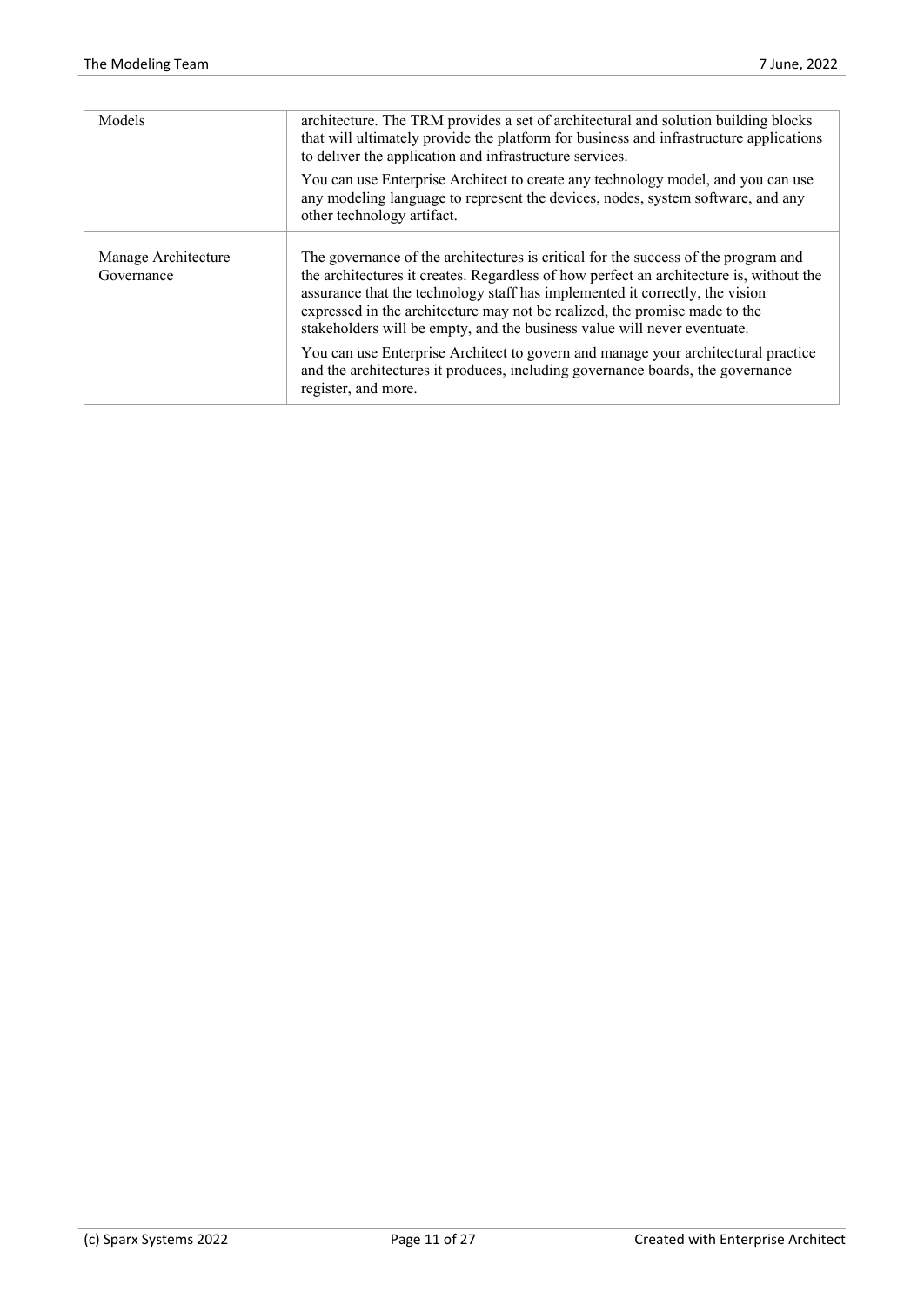## **Business Analysts**

A Business Analyst can use Enterprise Architect to create high-level models of business processes, including business requirements, activities, workflow, and the display of system behavior.

Using Enterprise Architect, a Business Analyst can describe the procedures that govern what a particular business does. Such a model is intended to deliver a high-level overview of a proposed system.

#### **Business Analyst Tasks**

| <b>Task</b>                                   | <b>Detail</b>                                                                                                                                                                                                                                                                                              |  |
|-----------------------------------------------|------------------------------------------------------------------------------------------------------------------------------------------------------------------------------------------------------------------------------------------------------------------------------------------------------------|--|
| Model High Level<br><b>Business Processes</b> | Using Analysis diagrams, you can model the high-level processes of the business.<br>Analysis diagrams are a subset of UML 2.5 Activity diagrams and are less formal<br>than other diagram types, but they provide a useful means for expressing essential<br>business characteristics and requirements.    |  |
| <b>Model Requirements</b>                     | Gathering requirements is typically the first step in developing a solution, be it for<br>developing a software application or for detailing a business process; it is an<br>important step in the implementation of a project.                                                                            |  |
|                                               | Using Enterprise Architect, you can define the Requirement elements, connect<br>Requirements to the model elements for implementation, connect Requirements<br>together into a hierarchy, report on Requirements, and move Requirements out of<br>model element responsibilities.                          |  |
| <b>Model Business Activities</b>              | You can use Activity diagrams to model the behavior of a system and the way in<br>which these behaviors are related to the overall flow of the system.<br>Activity diagrams do not model the exact internal behavior of the system but show<br>instead the general processes and pathways at a high level. |  |
| Model Workflow                                | To visualize the cooperation between elements involved in the workflow, you can<br>use an Interaction Overview diagram, which provides an overview of sub activities<br>that are involved in a system.                                                                                                     |  |
| Display System Behavior                       | In displaying the behavior of a system as a Use Case diagram, Enterprise Architect<br>provides an easily understood tool for mapping the functional requirements and<br>behavior of a system.                                                                                                              |  |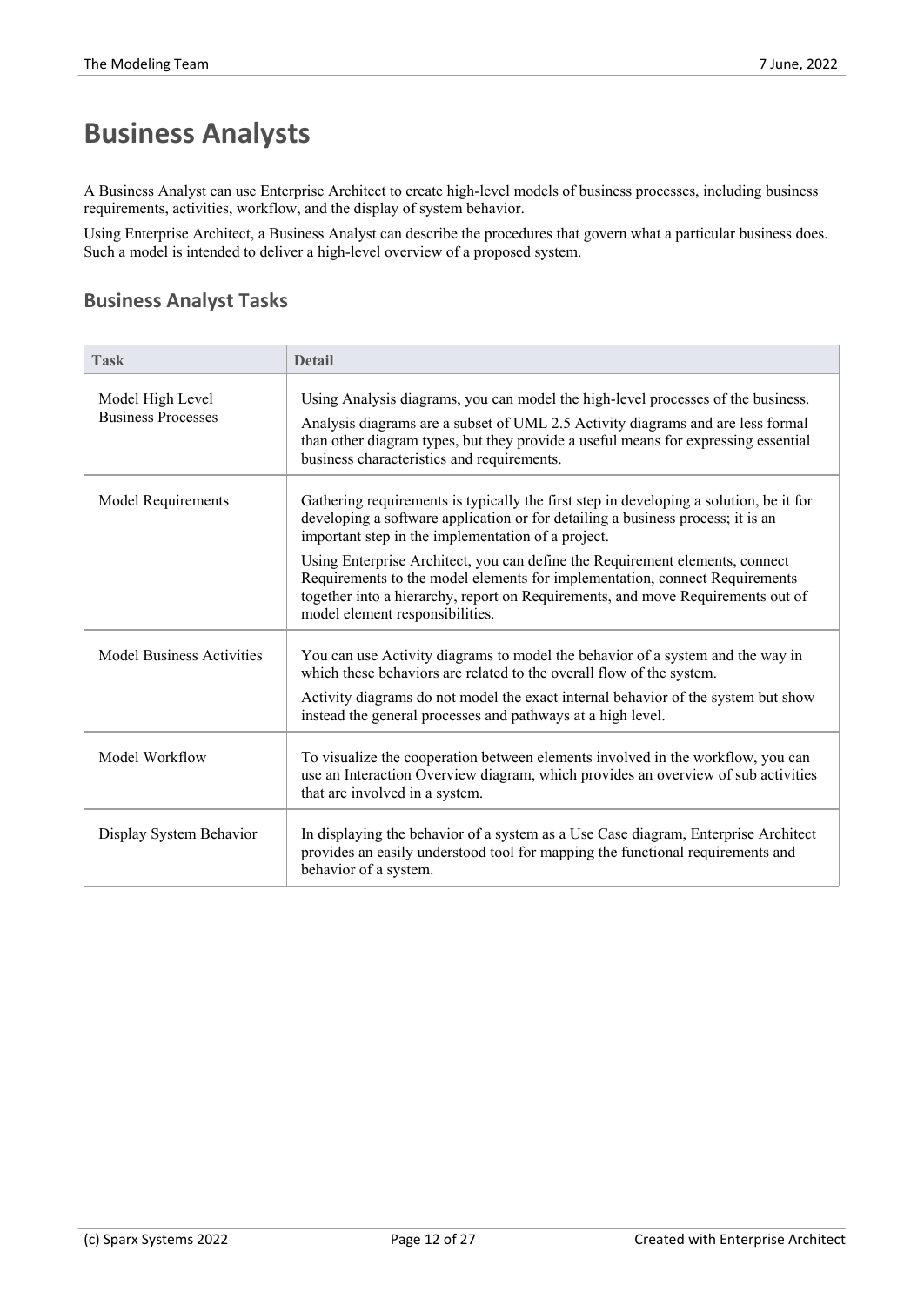# **Systems Engineer**

A Systems Engineer can use Enterprise Architect to produce robust and productive models of complex cyber-mechanical systems. The models can be requirements, structural and behavioral models, including Use Cases, Package Diagrams, Block Definition Diagrams, Internal Block Diagrams, Activity Diagrams, Sequence Diagrams, State Machine Diagrams, and Parametric Diagrams. Enterprise Architect has a comprehensive set of tools to assist the engineer and other stakeholders.

#### **Systems Engineer Tasks**

| <b>Task</b>                                                  | <b>Detail</b>                                                                                                                                                                                                                                                                                                                                                                                                                                                                                                                                                                                                       |
|--------------------------------------------------------------|---------------------------------------------------------------------------------------------------------------------------------------------------------------------------------------------------------------------------------------------------------------------------------------------------------------------------------------------------------------------------------------------------------------------------------------------------------------------------------------------------------------------------------------------------------------------------------------------------------------------|
| Define and Manage<br>Requirements and their<br>Relationships | The field of Requirement Engineering is one of the most critical disciplines in the<br>solution development lifecycle, and it has a documented impact on the success of<br>projects.<br>Enterprise Architect has an unparalleled range of tools for developing, managing,<br>visualizing, and documenting requirements, including tools to import, integrate, and<br>synchronize with external requirement management systems.                                                                                                                                                                                      |
| Describe User Goals with<br><b>Use Cases</b>                 | Systems Engineers use Use Cases as a method for representing functional<br>requirements from the users' perspective. They are goal-driven because the Use<br>Case defines the goal that the user is trying to achieve while interacting with the<br>system. Enterprise Architect fully supports the development of Use Case diagrams<br>and fully supports the modeling and management of Use Case text; it has a unique<br>and highly productive tool for working with Use Cases, called the Scenario Builder.                                                                                                     |
| Use Blocks to Model<br><b>Structure and Constraints</b>      | The Block is the fundamental unit of system structure. Systems Engineers use<br>blocks to describe an entire system, a subsystem, a component, an item that flows<br>through a system, a constraint, or entities that reside outside a system. Similar to<br>our natural languages, a Block can represent something abstract, logical, or<br>physical.<br>Enterprise Architect has a rich set of tools that help the systems engineer work with<br>Blocks and visualize the structure and behavior of these all-important elements in a<br>system's definition.                                                     |
| Coordinate Behavior with<br>Activities                       | The Activity diagram is formally based on a branch of mathematics called Petri<br>Nets, and it uses a system of tokens to indicate both the sequence of actions and<br>also the items that flow through the system. The items that flow can be information<br>items, physical items, or even control signals.<br>Enterprise Architect provides a rich toolbox to work with these behavioral elements<br>and their relationships, including allocating system behavior in the form of<br>Activities and Actions to Blocks and relating these elements to behavioral features<br>owned by Blocks, such as operations. |
| Visualize Systems in<br>Motion with Simulations              | Simulation provides a way to see a system in motion and visualize how it behaves<br>through its lifecycle.<br>As a leading Systems Engineering tool, Enterprise Architect allows a systems<br>engineer to construct models using industry-compliant modeling techniques and<br>languages to represent cyber-mechanical systems. These models act as devices for<br>communication between collaborating engineers, consultants, and others but can<br>also be used to generate visualizations and simulations using industry-standard<br>modeling languages used by OpenModelica and MATLAB's Simulink.              |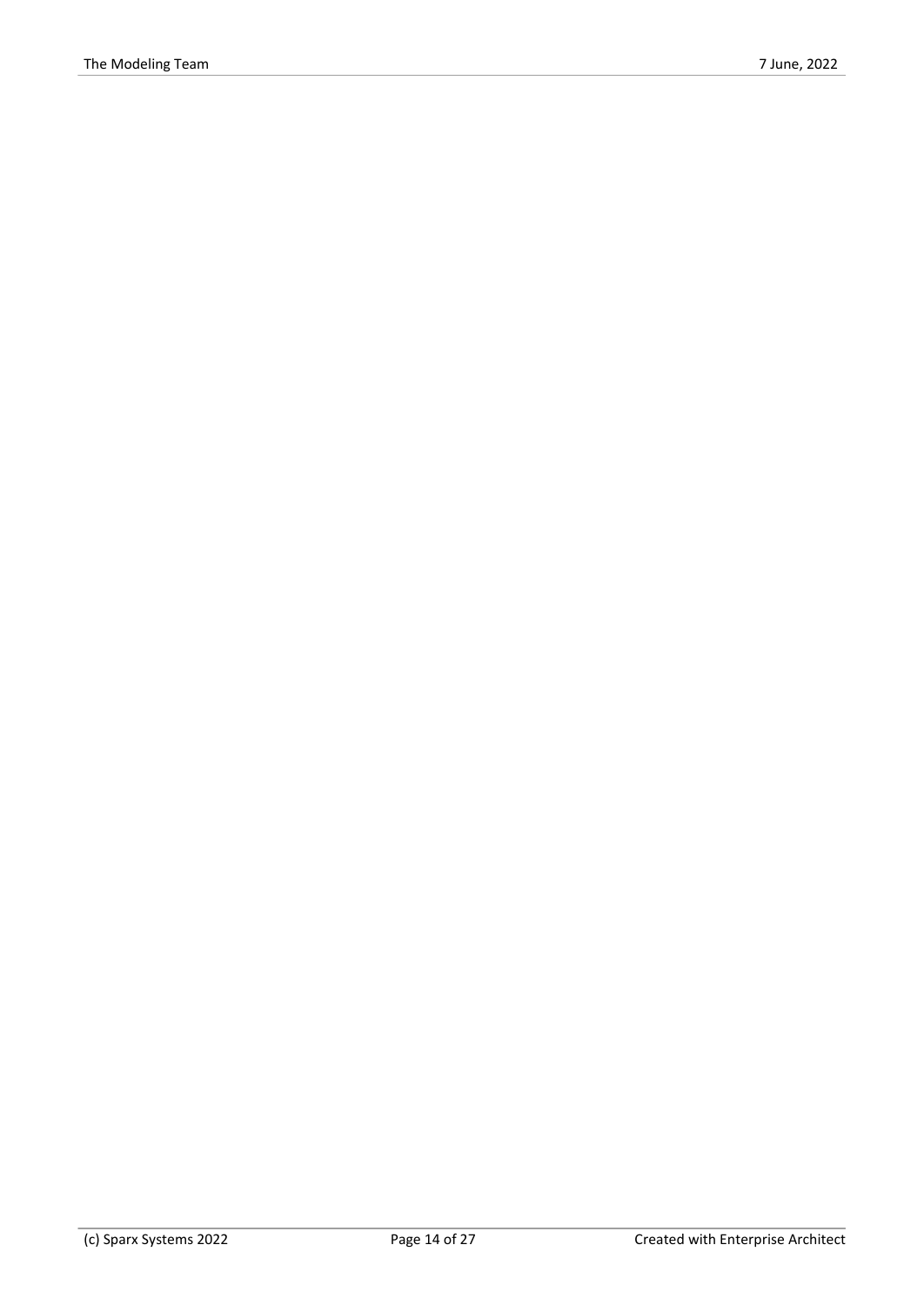# **Software Architects**

Software Architects can use Enterprise Architect to map functional requirements with Use Cases, perform real time modeling of objects using Interaction diagrams (Sequence, Timing, Communication or Interaction Overview), design the Deployment model and detail the deliverable components using Component diagrams.

#### **Software Architect Tasks**

| Task                                            | <b>Detail</b>                                                                                                                                             |
|-------------------------------------------------|-----------------------------------------------------------------------------------------------------------------------------------------------------------|
| Map Functional<br>Requirements of the<br>System | With Enterprise Architect you can take the high level business processes that have<br>been modeled by the Business Analyst and create detailed Use Cases. |
|                                                 | Use Cases describe the proposed functionality of a system and are only used to<br>detail a single unit of discrete work.                                  |
| Map Objects in Real Time                        | You can use Interaction diagrams (Sequence and Communication diagrams) to<br>model the dynamic design of the system.                                      |
|                                                 | Sequence diagrams detail the messages that are passed between objects, and the<br>lifetimes of the objects.                                               |
|                                                 | Communication diagrams are similar to Sequence diagrams, but instead display the<br>way in which the object interacts with other objects.                 |
| Map Deployment of<br>Objects                    | You can use Deployment diagrams to provide a static view of the run-time<br>configuration of processing nodes and the components that run on the nodes.   |
|                                                 | Deployment diagrams show the connections between hardware, software and any<br>middleware that is used on a system.                                       |
| Detail Deliverable                              | Using Component diagrams, you can model the physical aspects of a system.                                                                                 |
| Components                                      | Components can be executables, libraries, data files or another physical resource<br>that is part of a system.                                            |
|                                                 | The component model can be developed from scratch from the Class model or can<br>be brought in from existing projects and from third-party vendors.       |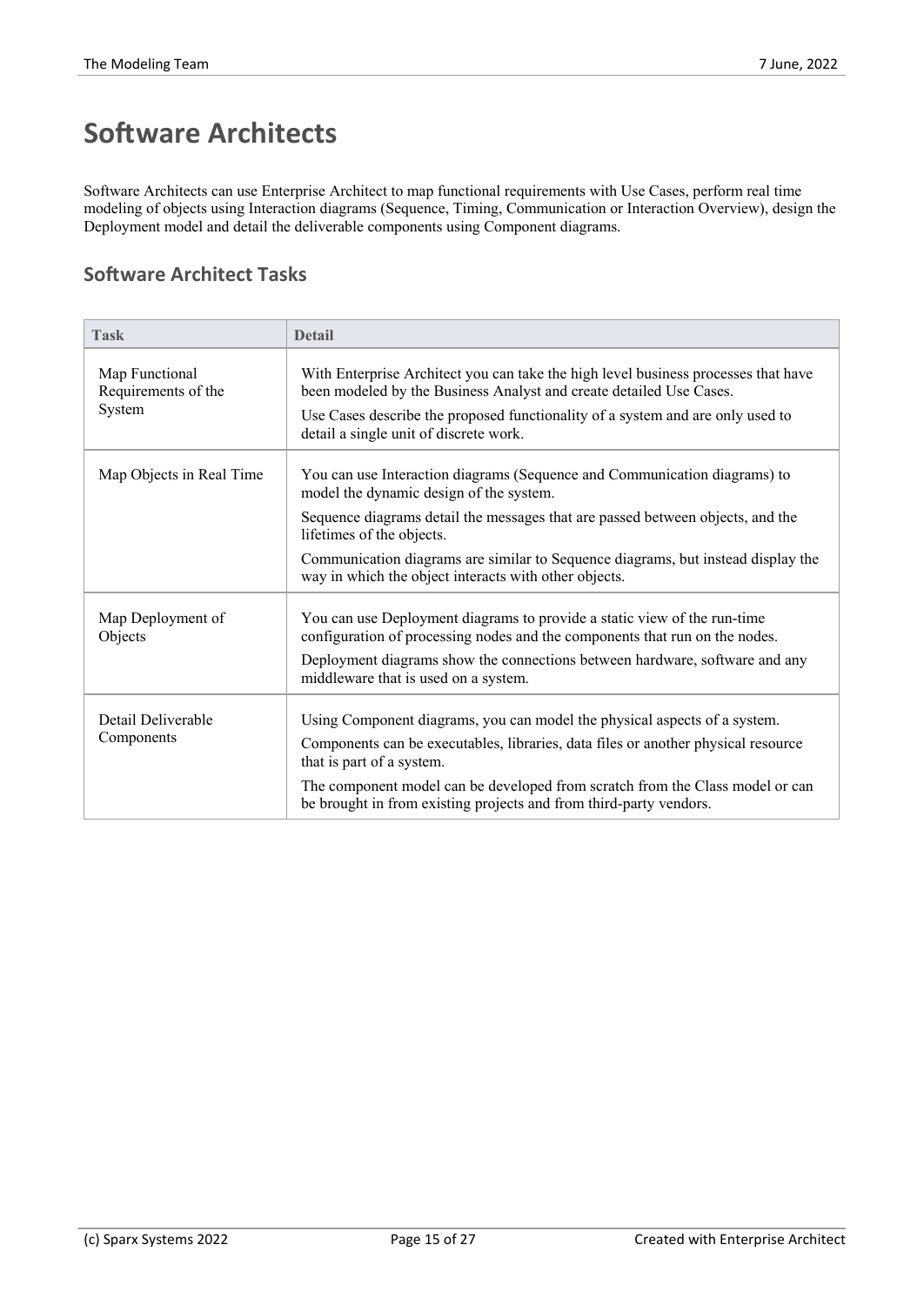# **Software Engineers**

Software Engineers using Enterprise Architect can manually map Use Cases onto Class diagrams, detail the interactions between Classes, define the system deployment with Deployment diagrams and define software Packages with Package diagrams.

#### **Software Engineering Tasks**

| <b>Task</b>                                   | <b>Detail</b>                                                                                                                                                                                                                                                                                                                                 |
|-----------------------------------------------|-----------------------------------------------------------------------------------------------------------------------------------------------------------------------------------------------------------------------------------------------------------------------------------------------------------------------------------------------|
| Map Use Cases into<br><b>Detailed Classes</b> | Within Enterprise Architect you can study the Use Cases developed by the<br>Software Architect, and with that information create Classes that fulfill the<br>objectives defined in the Use Cases.                                                                                                                                             |
|                                               | A Class is one of the standard UML constructs that is used to detail the pattern from<br>which objects are produced at run time; to record the relationships between Use<br>Cases and Classes, you can create diagrams linking the elements with Realization<br>connectors, and/or map the Realization connectors in the Relationship Matrix. |
| Detail Interaction Between<br>Classes         | You can use Interaction diagrams (Sequence and Communication diagrams) to<br>model the dynamic design of the system.                                                                                                                                                                                                                          |
|                                               | Sequence diagrams are used to detail the messages passed between objects, and the<br>lifetimes of the objects.                                                                                                                                                                                                                                |
|                                               | Communication diagrams are similar to Sequence diagrams, but instead display the<br>way in which objects interact with other objects.                                                                                                                                                                                                         |
| Define System Deployment                      | Deployment diagrams provide a static view of the run-time configuration of<br>processing nodes and the components that run on the nodes.                                                                                                                                                                                                      |
|                                               | Deployment diagrams can be used to show the connections between hardware,<br>software and any middleware that is used on a system, to explain the connections<br>and relationships of the components.                                                                                                                                         |
| Define Software Packages                      | You can use Package diagrams to detail the software architecture.                                                                                                                                                                                                                                                                             |
|                                               | Package diagrams are used to organize diagrams and elements into manageable<br>groups, declaring the dependencies.                                                                                                                                                                                                                            |

#### **Simple Use Case diagram**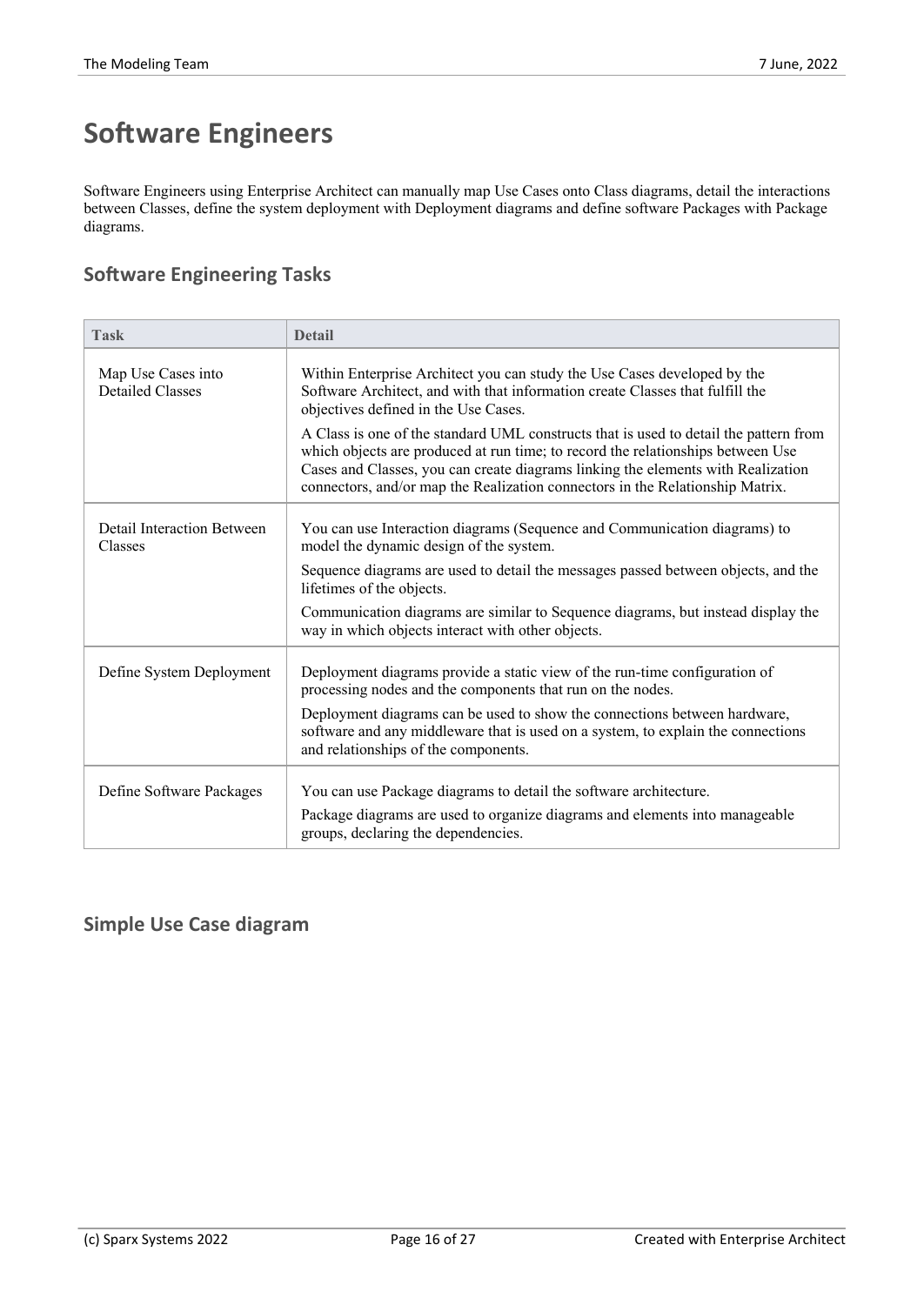![](_page_16_Figure_2.jpeg)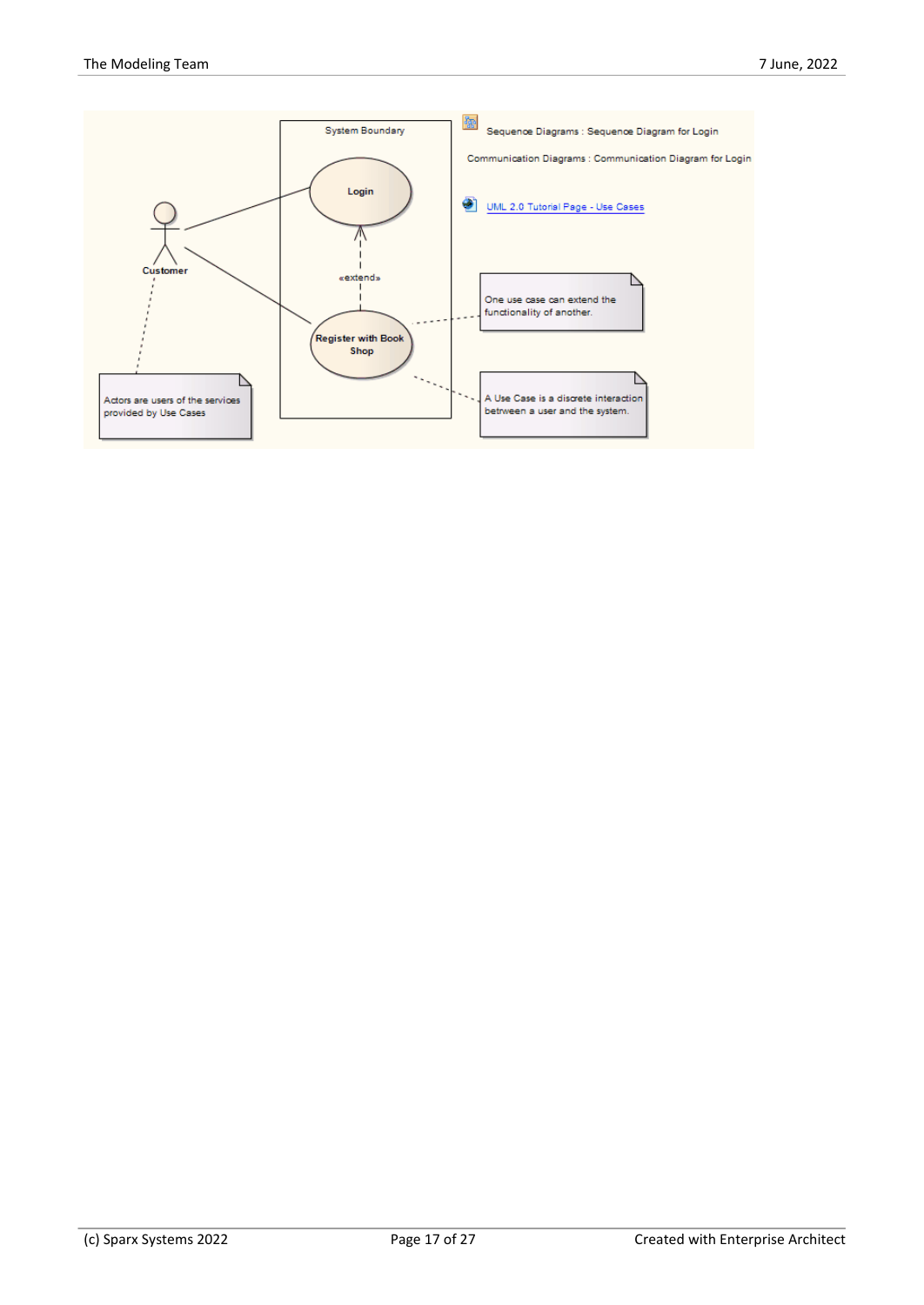# **Developers**

Developers can use Enterprise Architect to perform round trip code engineering, which includes reverse engineering of existing code and generation of code from Class elements.

#### **Developer Tasks**

| <b>Task</b>                      | <b>Detail</b>                                                                                                                                                                                                      |
|----------------------------------|--------------------------------------------------------------------------------------------------------------------------------------------------------------------------------------------------------------------|
| Round Trip Engineering           | Enterprise Architect gives you unparalleled flexibility in 'round tripping' software<br>from existing source code to UML 2.5 models and back again.                                                                |
|                                  | Round trip engineering involves both forward and reverse engineering of code,<br>keeping the model and code synchronized.                                                                                          |
| Reverse Engineering              | In Enterprise Architect, you can reverse engineer code from a number of supported<br>languages and view the existing code as Class diagrams, which illustrate the static<br>design view of the system.             |
|                                  | Class diagrams show Classes and interfaces, and the relationships between them;<br>the Classes defined in UML Class diagrams can have direct counterparts in the<br>implementation of a programming language.      |
| Forward Engineering              | As well reverse engineering your code into your model, you can forward engineer<br>elements of your model into code (code generation).                                                                             |
|                                  | This way you can make changes to your model with Enterprise Architect and<br>quickly implement the changes in the source code.                                                                                     |
| Determine the System State       | To visualize the state of the system you can use StateMachine diagrams to describe<br>how elements move between States, classifying their behavior according to<br>transition triggers and constraining guards.    |
|                                  | StateMachine diagrams capture system changes over time, typically being<br>associated with particular Classes; often a Class can have one or more<br>StateMachine diagrams to fully describe its potential states. |
| Visualize Package<br>Arrangement | Package diagrams help you design the architecture of the system; they are used to<br>organize diagrams and elements into manageable groups, and to declare their<br>dependencies.                                  |
| Follow the Flow of Code          | Activity diagrams help you develop a better understanding of the flow of code.                                                                                                                                     |
|                                  | Activity diagrams illustrate the dynamic nature of the system; you can model the<br>flow of control between Activities and represent the changes in state of the system.                                           |

#### **Simple Class Diagram**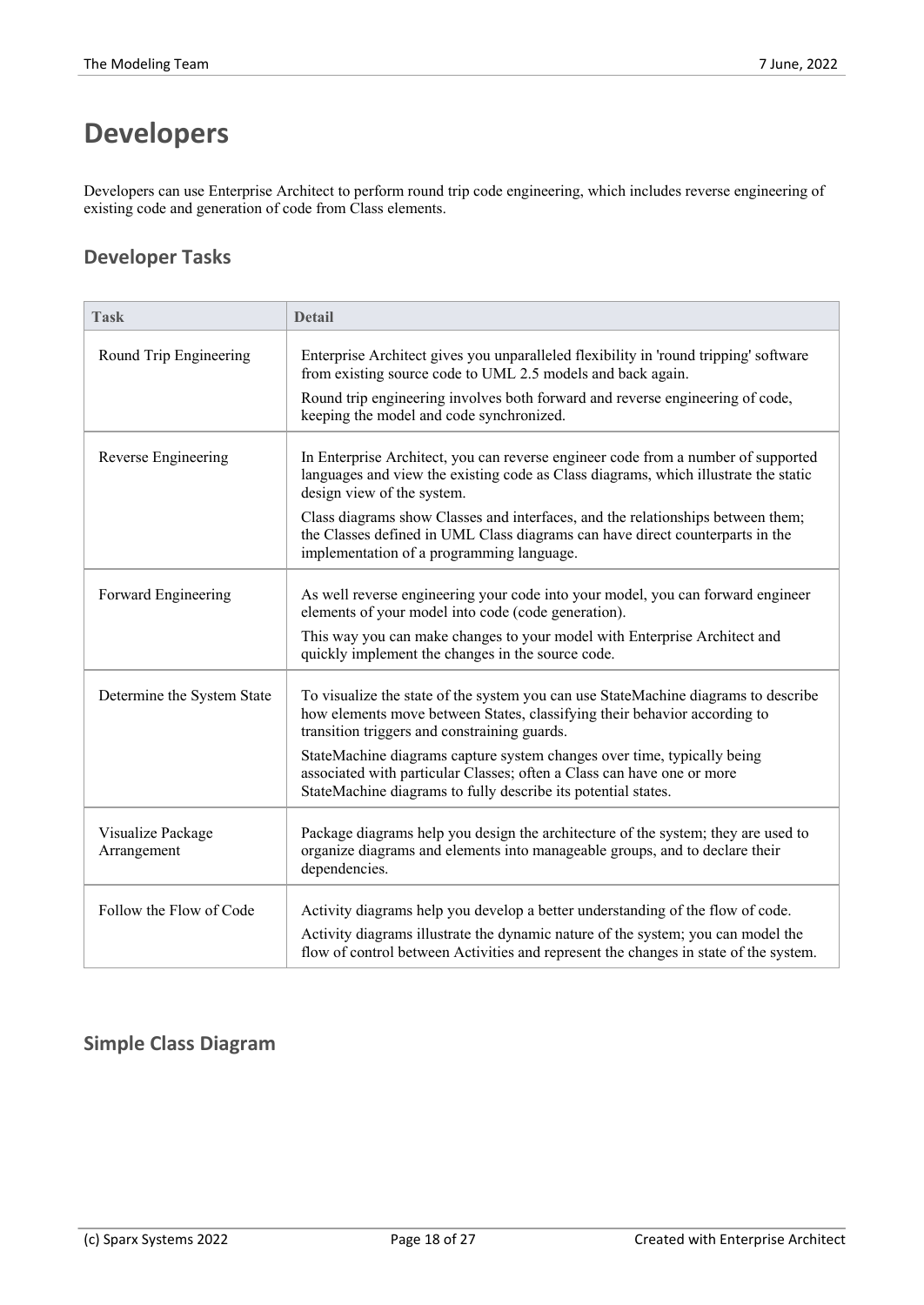![](_page_18_Figure_2.jpeg)

#### **Notes**

· You can use StateMachine, Package and Activity diagrams to better understand the interaction between code elements and the arrangement of the code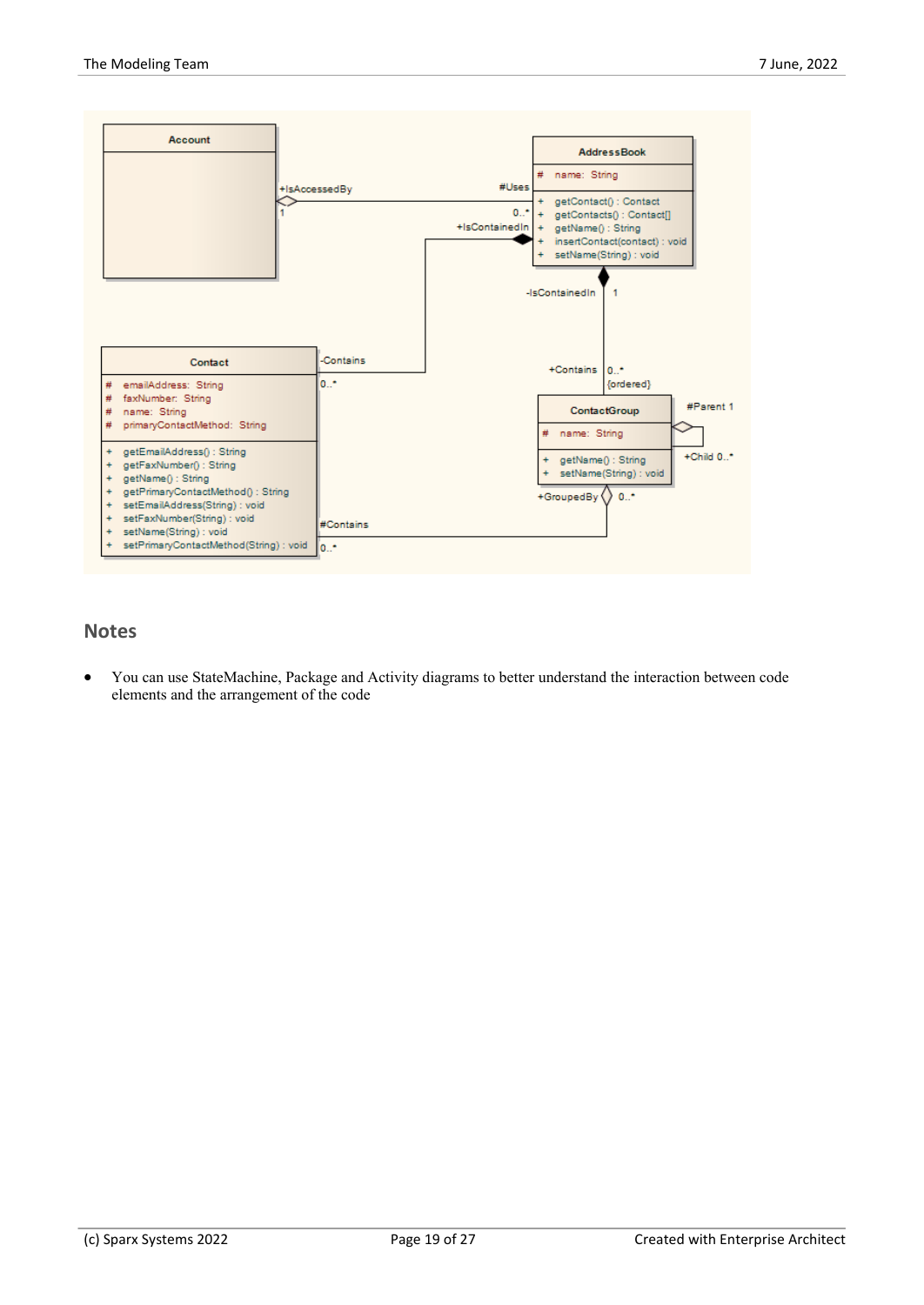# **Project Managers**

Enterprise Architect provides support for the management of projects. Project Managers can use the system to assign resources to elements, measure risk and effort, estimate project sizes, and manage element status, change control and maintenance.

#### **Project Manager Tasks**

| <b>Task</b>               | <b>Detail</b>                                                                                                                                                                                                                                                                               |
|---------------------------|---------------------------------------------------------------------------------------------------------------------------------------------------------------------------------------------------------------------------------------------------------------------------------------------|
| Provide Project Estimates | In Enterprise Architect you have access to a comprehensive project estimation tool<br>that calculates effort from Use Case and Actor objects, coupled with project<br>configurations defining the technical and environmental complexity of the work<br>environment.                        |
| Resource Management       | Managing the allocation of resources in the design and development of system<br>components is an important and sometimes difficult task; Enterprise Architect<br>provides you with an effective tool for assigning resources directly to model<br>elements and tracking progress over time. |
| Risk Management           | You can use the Risks window to assign risk to an element within a project; using<br>risk types you can name the risk, define the type of risk and give it a weighting.                                                                                                                     |
| Maintenance               | Within Enterprise Architect you can assign maintenance-related items to elements<br>and track them, providing rapid capture and record keeping for items such as<br>features, changes, documents, issues, defects and tasks.                                                                |
|                           | You can also create and maintain a Project Glossary of processes, procedures, terms<br>and descriptions.                                                                                                                                                                                    |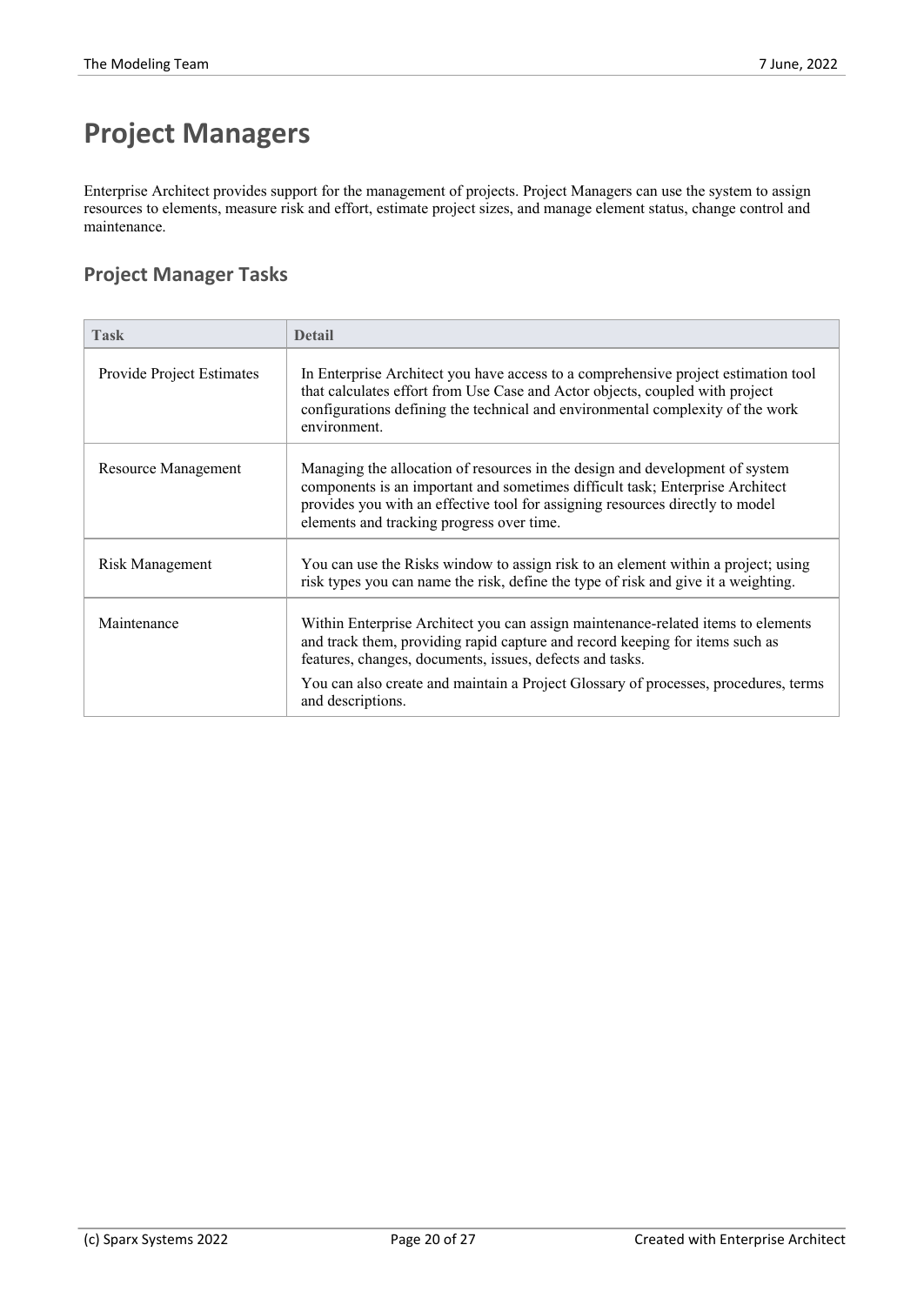# **Testers**

Enterprise Architect provides a design testing facility for Testers and Quality Assurance personnel to create a range of test scripts against elements in the modeling environment.

#### **Testing Tasks**

| <b>Task</b>                                       | <b>Detail</b>                                                                                                                                                                                                                                           |
|---------------------------------------------------|---------------------------------------------------------------------------------------------------------------------------------------------------------------------------------------------------------------------------------------------------------|
| <b>Test Cases</b>                                 | With Enterprise Architect, you can set up a series of tests for each model element.                                                                                                                                                                     |
|                                                   | The test types include Unit, Acceptance, System, Integration, Inspection and<br>Scenario tests.                                                                                                                                                         |
| Import requirements,<br>constraints and scenarios | To use testing to maintain the integrity of the entire business process, you can<br>import requirements, constraints and scenarios defined in earlier iterations of the<br>development life cycle.                                                      |
|                                                   | Requirements indicate contractual obligations that elements must perform within<br>the model.                                                                                                                                                           |
|                                                   | Constraints are conditions that must be met in order to pass the testing process;<br>constraints can be:                                                                                                                                                |
|                                                   | Pre-conditions (states that must be true before an event is processed)<br>$\bullet$                                                                                                                                                                     |
|                                                   | Post-conditions (events that must occur after the event is processed) or<br>$\bullet$                                                                                                                                                                   |
|                                                   | Invariant constraints (which must remain true through the duration of the<br>event)                                                                                                                                                                     |
|                                                   | Scenarios are textual descriptions of an object's action over time and can be used to<br>describe the way a test works.                                                                                                                                 |
| Create quality test<br>documentation              | Enterprise Architect provides the facility to generate high quality test<br>documentation in .RTF, DOCX and PDF file formats.                                                                                                                           |
| Element defect changes                            | In defect tracking you can allocate defect reports to any element within the model,<br>so that all who are involved in the project can quickly view the status of defects and<br>see which defects have to be addressed and which have been dealt with. |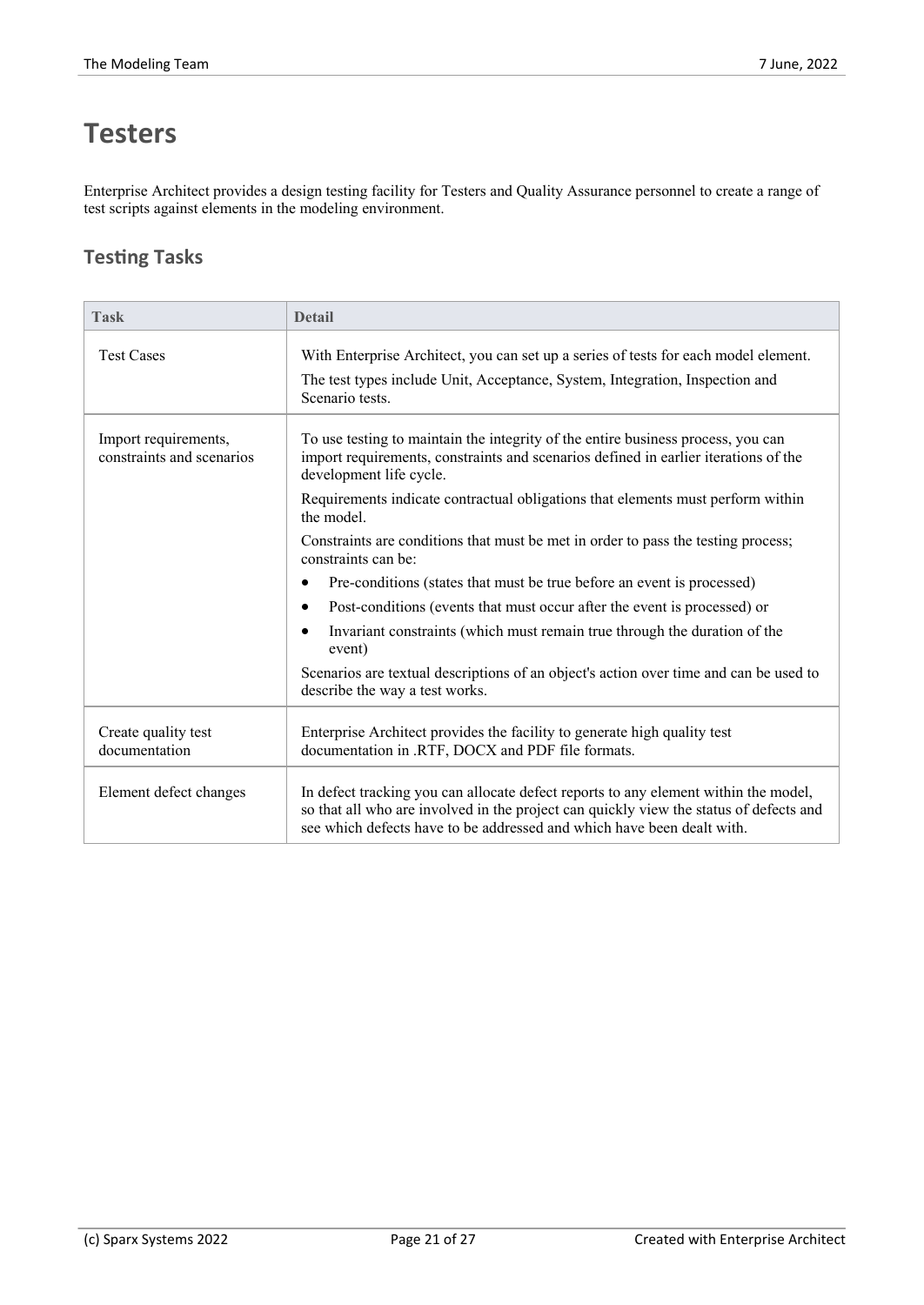### **Implementation Managers**

Enterprise Architect provides support for the management of project implementation. You can track and assign maintenance -related items to elements within Enterprise Architect, and rapidly capture and update records of maintenance tasks such as features, changes, documents, issues, defects and tasks. By providing a centralized facility for each element involved in the deployment process Enterprise Architect offers a convenient solution for tracing the maintenance of the items and processes involved in system deployment.

#### **Implementation Tasks and Tools**

| <b>Task</b>                    | <b>Detail</b>                                                                                                                                                                                       |
|--------------------------------|-----------------------------------------------------------------------------------------------------------------------------------------------------------------------------------------------------|
| Develop Deployment<br>Diagrams | Using Deployment diagrams, you can model the roll out of a project, including<br>network deployment and workstation deployment.                                                                     |
|                                | Users involved in project deployment can add maintenance tasks to the diagram<br>elements.                                                                                                          |
|                                | Deployment diagrams provide a static view of the run-time configuration of nodes<br>on the network or of workstations, and the components that run on the nodes or are<br>used in the workstations. |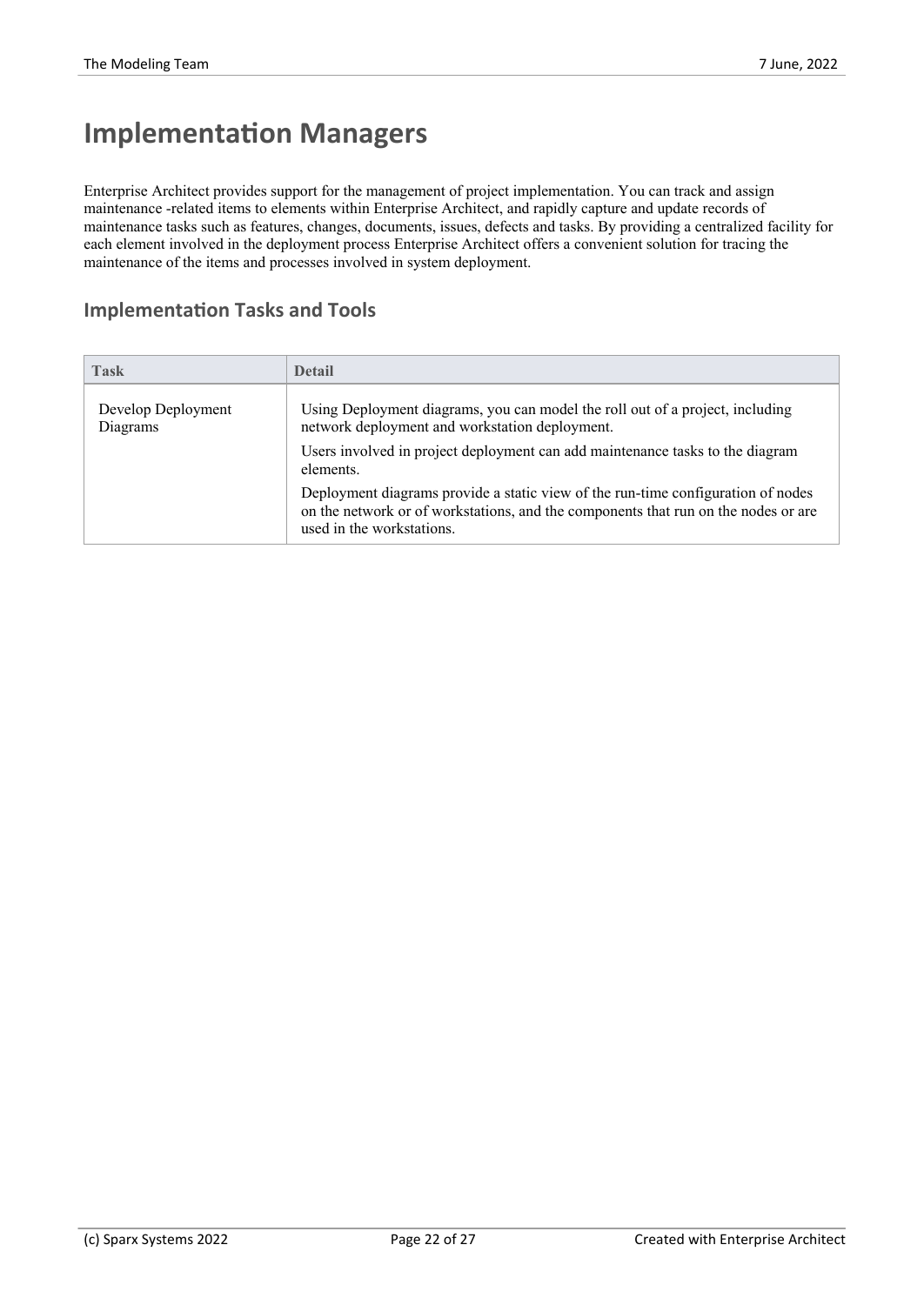# **Technology Developers**

Technology Developers are Enterprise Architect users who create customized additions to the functionality already present within Enterprise Architect.

Additions include UML Profiles, Patterns, Code Templates, Tagged Value Types, Scripts, Custom Queries, Transformations, MDG Technologies and Enterprise Architect Add-Ins. By creating these extensions the Technology Developer can customize the Enterprise Architect modeling process to specific tasks and speed up development.

#### **Developing Technologies**

| <b>Extension</b>                       | <b>Detail</b>                                                                                                                                                                                                                                                                                               |
|----------------------------------------|-------------------------------------------------------------------------------------------------------------------------------------------------------------------------------------------------------------------------------------------------------------------------------------------------------------|
| <b>UML</b> Profiles                    | By creating UML Profiles you can create a customized extension for building UML<br>models that are specific to a particular domain.                                                                                                                                                                         |
|                                        | Profiles are stored as XML files and can be imported into any model as required.                                                                                                                                                                                                                            |
| Patterns                               | Patterns are sets of collaborating Objects and Classes that provide a generic<br>template for repeatable solutions to modeling problems.                                                                                                                                                                    |
|                                        | As Patterns are discovered in any new project, you can publish the basic Pattern<br>template.                                                                                                                                                                                                               |
|                                        | Patterns can be re-used with the appropriate variable names modified for any future<br>project.                                                                                                                                                                                                             |
| Code Templates                         | Code templates are used to customize the output of source code generated by<br>Enterprise Architect; in this way you can generate code languages not specifically<br>supported by Enterprise Architect and define how the system generates source code<br>to comply with your own company style guidelines. |
| Tagged Value Types                     | Tagged Values are used in Enterprise Architect to extend the information relating to<br>an element in addition to the information directly supported by the UML language.                                                                                                                                   |
|                                        | A Tagged Value, strictly, is the value of a property of a modeling item, the property<br>being called a tag; for example: a Class element called Person might have a tag<br>called 'Age' with the Tagged Value of '42'.                                                                                     |
|                                        | More loosely, the combination of tag and value can be referred to as a Tagged<br>Value.                                                                                                                                                                                                                     |
|                                        | A Tagged Value Type is a group of parameters that define and/or limit the possible<br>values of a tag and, in many instances, how a specific value is assigned to the tag;<br>for example, the tag 'Age' might have a Tagged Value Type of 'Integer', so the user<br>simply types in a numeric value.       |
|                                        | Alternatively, the type could be 'Spin', with lower and upper limits of, say, 20 and<br>120, so the user sets a value by clicking on arrows in the field to increment or<br>decrement the value within the limits of 20 and 120.                                                                            |
|                                        | Typically, Tagged Values are used during the code generation process, or by other<br>tools to pass on information that is used to operate on elements in particular ways.                                                                                                                                   |
| MDG Technologies                       | MDG Technologies can be used to create a logical collection of resources that can<br>contain UML Profiles, Patterns, Code Templates, Image files and Tagged Value<br>types that are accessed through a technology file.                                                                                     |
| <b>Enterprise Architect</b><br>Add-Ins | Using Add-Ins you can build your own functionality into Enterprise Architect,<br>creating your own mini programs that can extend the capabilities of the system,                                                                                                                                            |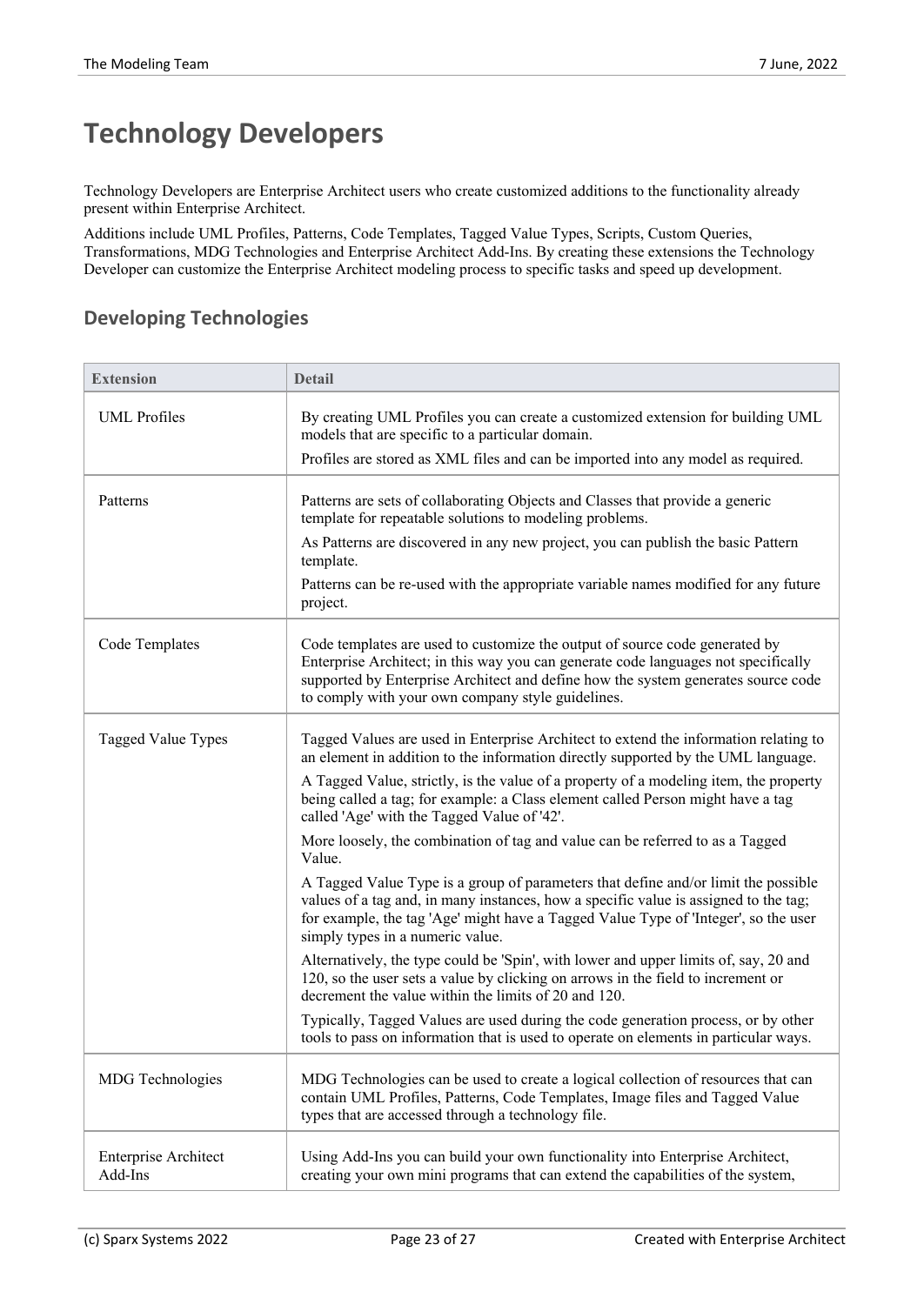| defining your own menus, and creating your own Custom Views. |
|--------------------------------------------------------------|
|--------------------------------------------------------------|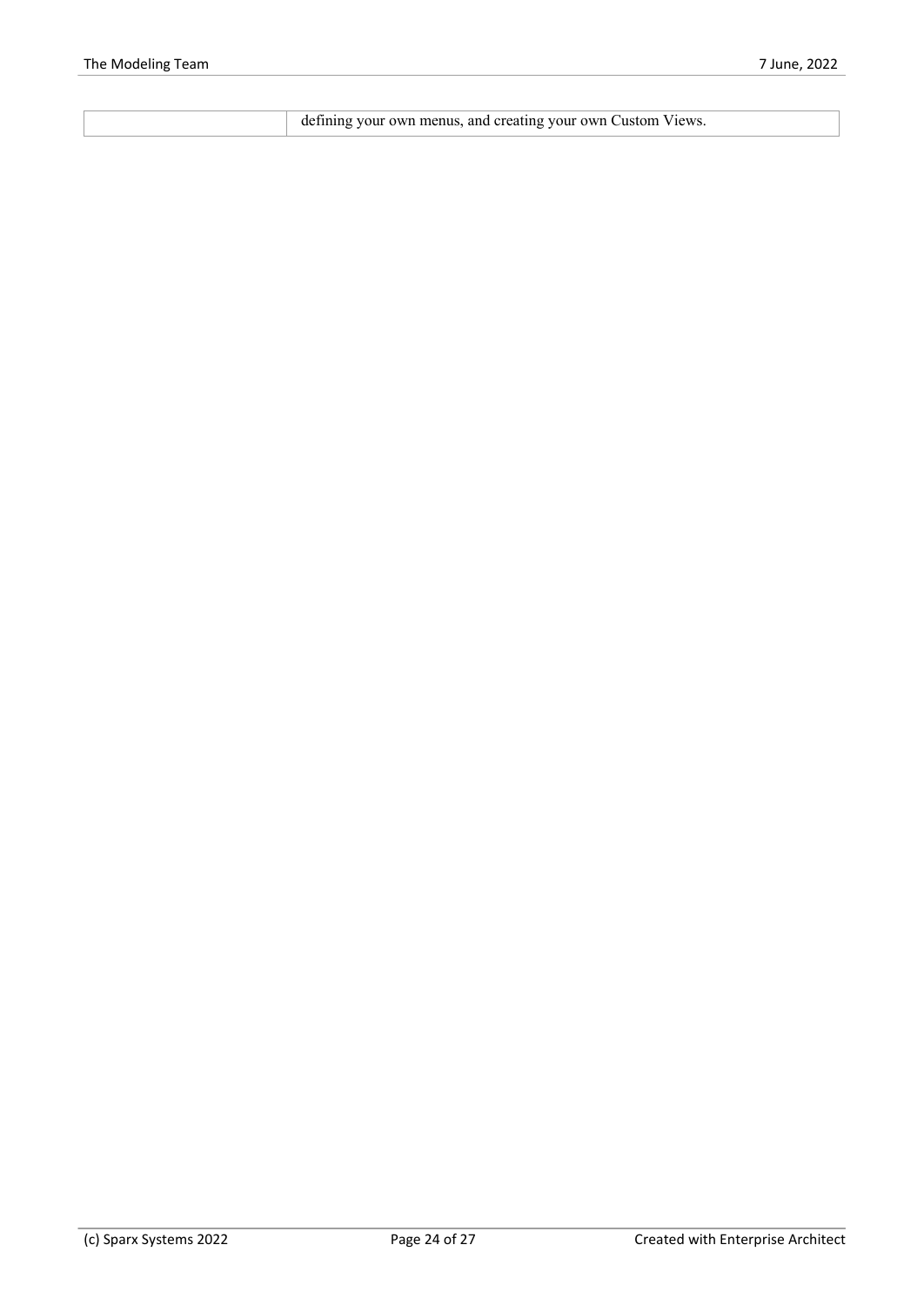# **Database Developers**

Enterprise Architect supports a range of features for the development of databases, including modeling database structures, importing database structures from an existing database and generating DDL for rapidly creating databases from a model.

#### **Database Development Tasks**

| Task                          | <b>Detail</b>                                                                                                                                                                              |
|-------------------------------|--------------------------------------------------------------------------------------------------------------------------------------------------------------------------------------------|
| Create Logical Data<br>Models | With Enterprise Architect you can build database diagrams using the built-in UML<br>Data Modeling Profile.                                                                                 |
|                               | This supports the definition of Primary and Foreign Keys, cardinality, validation,<br>triggers, constraints and indexes.                                                                   |
| Generate Schema               | By using Enterprise Architect's DDL generation function you can create a DDL<br>script to create the database table structure from the model.                                              |
|                               | Enterprise Architect currently supports:                                                                                                                                                   |
|                               | D <sub>B2</sub>                                                                                                                                                                            |
|                               | Firebird                                                                                                                                                                                   |
|                               | <b>MS</b> Access                                                                                                                                                                           |
|                               | <b>MySQL</b>                                                                                                                                                                               |
|                               | MS SQL Server                                                                                                                                                                              |
|                               | Oracle                                                                                                                                                                                     |
|                               | PostgreSQL                                                                                                                                                                                 |
| Reverse Engineer Database     | Using an ODBC data connection you can import a database structure from an<br>existing database to create a model of the database.                                                          |
|                               | By generating the model directly from the database you can quickly document your<br>work and create a diagrammatic account of a complex database through the<br>graphical benefits of UML. |

#### **Example Data Model Diagram**